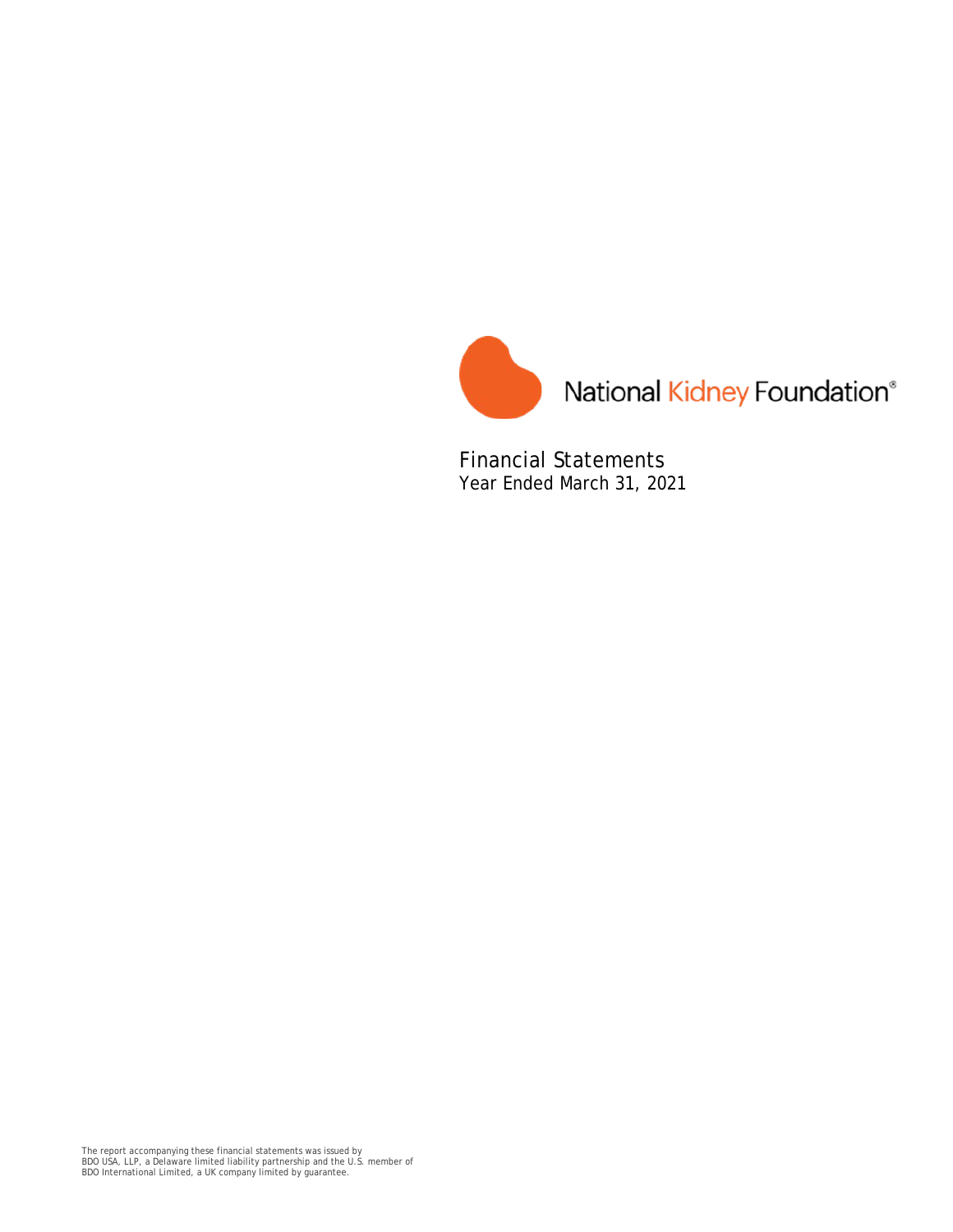

Financial Statements Year Ended March 31, 2021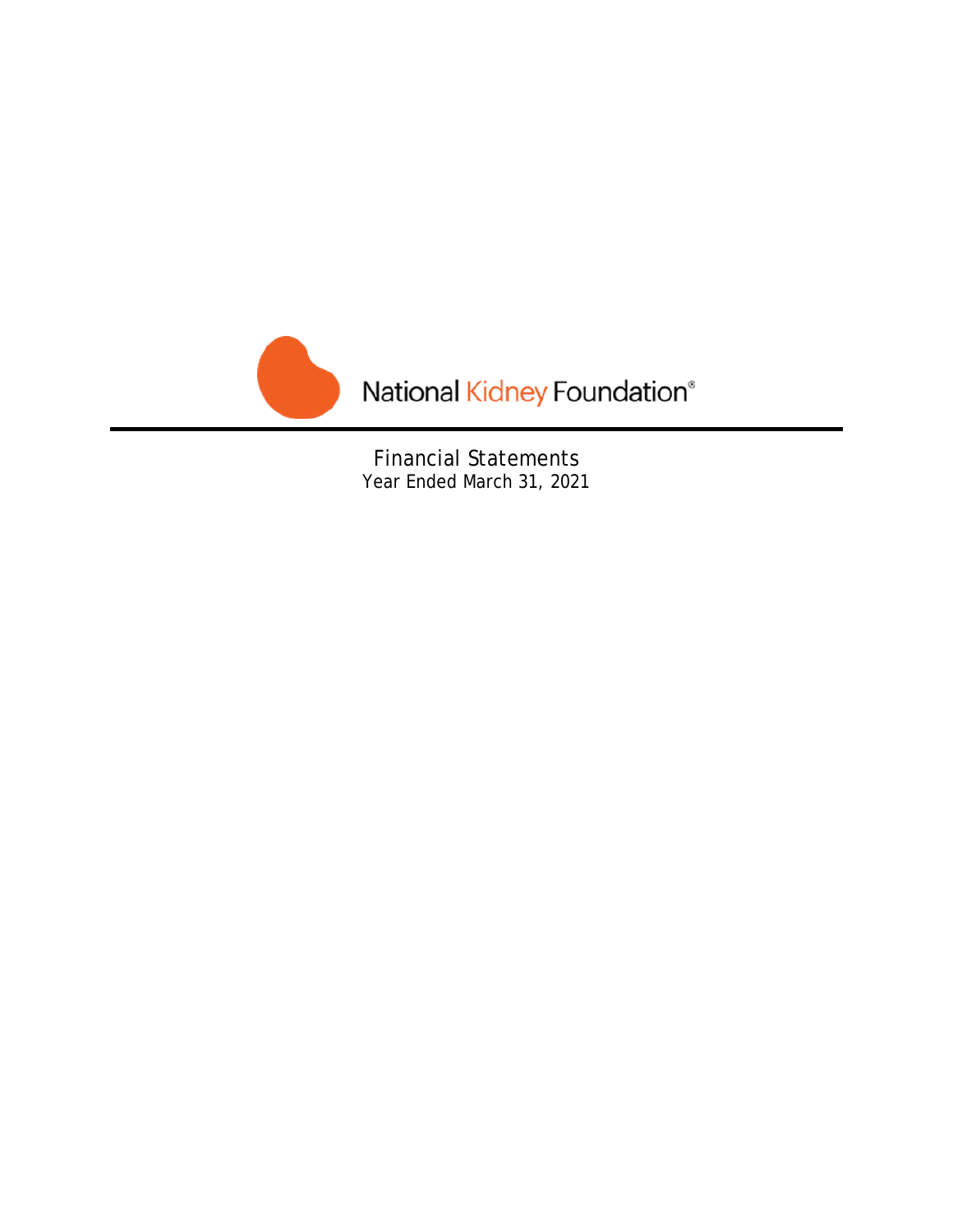# **Contents**

| <b>Independent Auditor's Report</b>                                   | $3 - 4$  |
|-----------------------------------------------------------------------|----------|
| <b>Financial Statements</b>                                           |          |
| <b>Balance Sheet</b><br>as of March 31, 2021                          | 5        |
| Statement of Activities<br>for the Year Ended March 31, 2021          | 6        |
| <b>Statement of Cash Flows</b><br>for the Year Ended March 31, 2021   | 7        |
| Statement of Functional Expenses<br>for the Year Ended March 31, 2021 | 8        |
| Notes to Financial Statements                                         | $9 - 27$ |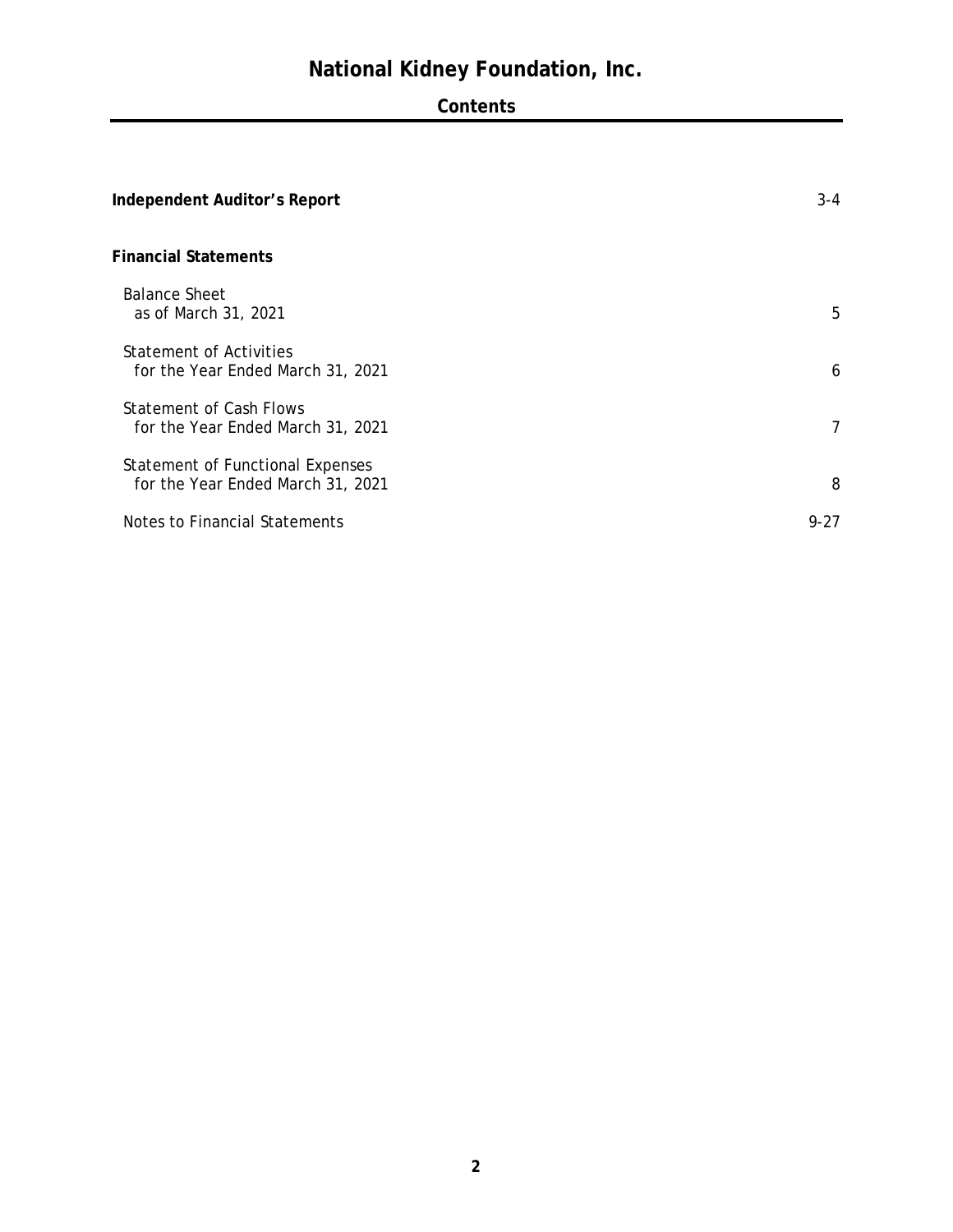

Tel: 212-371-4446 Fax: 212-371-9374 [www.bdo.com](http://www.bdo.com/)

## **Independent Auditor's Report**

The Board of Directors National Kidney Foundation, Inc. New York, New York

#### *Opinion*

We have audited the financial statements of the National Kidney Foundation, Inc. (the Foundation), which comprise the balance sheet as of March 31, 2021, and the related statements of activities, functional expenses, and cash flows for the year then ended, and the related notes to the financial statements.

In our opinion, the accompanying financial statements present fairly, in all material respects, the financial position of the Foundation as of March 31, 2021, and the changes in its net assets and its cash flows for the year then ended, in accordance with accounting principles generally accepted in the United States of America.

#### *Basis for Opinion*

We conducted our audit in accordance with auditing standards generally accepted in the United States of America (GAAS). Our responsibilities under those standards are further described in the Auditor's Responsibilities for the Audit of the Financial Statements section of our report. We are required to be independent of the Foundation and to meet our other ethical responsibilities, in accordance with the relevant ethical requirements relating to our audits. We believe that the audit evidence we have obtained is sufficient and appropriate to provide a basis for our audit opinion.

#### *Responsibilities of Management for the Financial Statements*

Management is responsible for the preparation and fair presentation of the financial statements in accordance with accounting principles generally accepted in the United States of America, and for the design, implementation, and maintenance of internal control relevant to the preparation and fair presentation of financial statements that are free from material misstatement, whether due to fraud or error.

In preparing the financial statements, management is required to evaluate whether there are conditions or events, considered in the aggregate, that raise substantial doubt about the Foundation's ability to continue as a going concern within one year after the date that the financial statements are issued or available to be issued.

BDO USA, LLP, a Delaware limited liability partnership, is the U.S. member of BDO International Limited, a UK company limited by guarantee, and forms part of the international BDO network of independent member firms.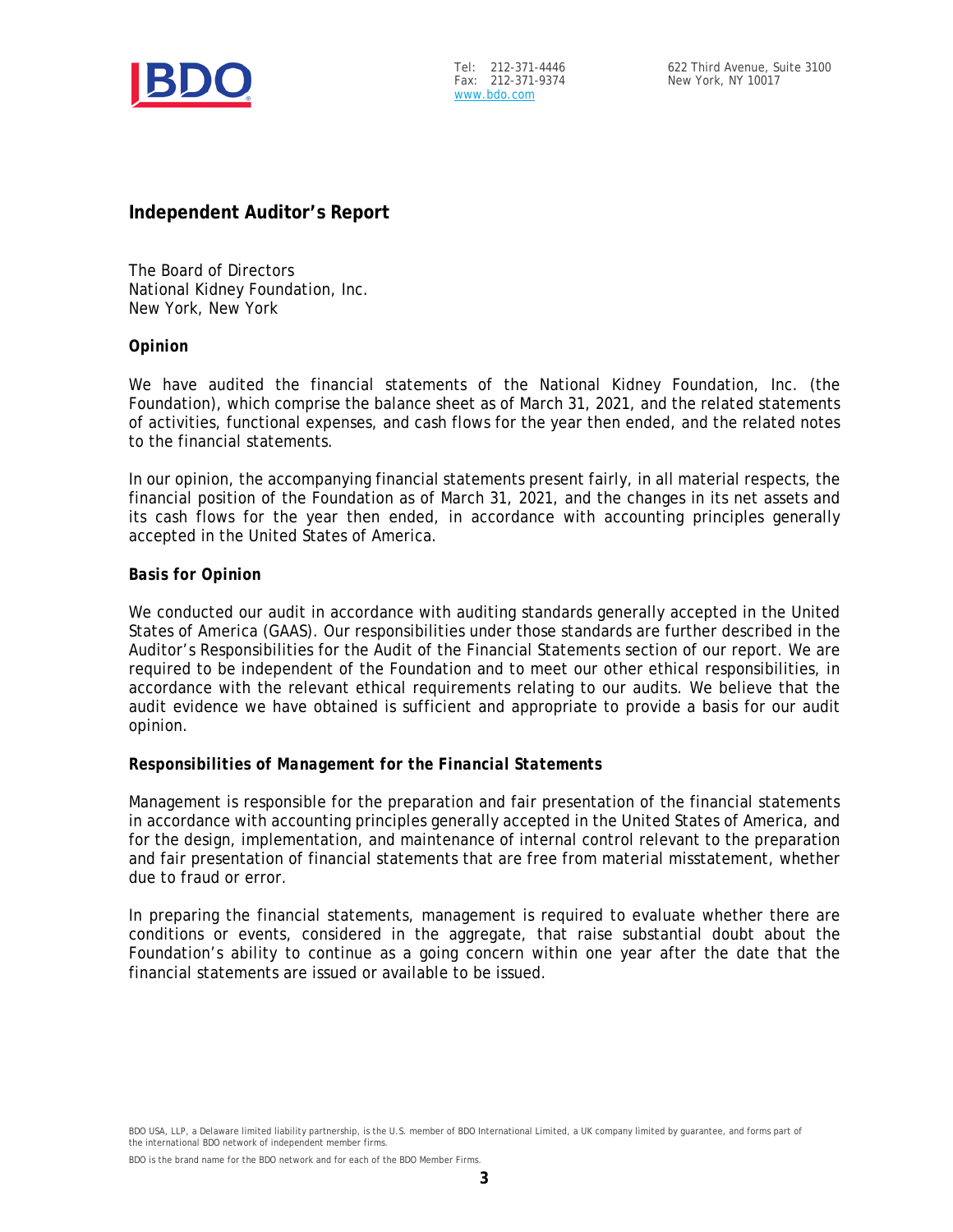

#### *Auditor's Responsibilities for the Audit of the Financial Statements*

Our objectives are to obtain reasonable assurance about whether the financial statements as a whole are free from material misstatement, whether due to fraud or error, and to issue an auditor's report that includes our opinion. Reasonable assurance is a high level of assurance but is not absolute assurance and therefore is not a guarantee that an audit conducted in accordance with GAAS will always detect a material misstatement when it exists. The risk of not detecting a material misstatement resulting from fraud is higher than for one resulting from error, as fraud may involve collusion, forgery, intentional omissions, misrepresentations, or the override of internal control. Misstatements are considered material if there is a substantial likelihood that, individually or in the aggregate, they would influence the judgment made by a reasonable user based on the financial statements.

In performing an audit in accordance with GAAS, we:

- Exercise professional judgment and maintain professional skepticism throughout the audit.
- Identify and assess the risks of material misstatement of the financial statements, whether due to fraud or error, and design and perform audit procedures responsive to those risks. Such procedures include examining, on a test basis, evidence regarding the amounts and disclosures in the financial statements.
- Obtain an understanding of internal control relevant to the audit in order to design audit procedures that are appropriate in the circumstances, but not for the purpose of expressing an opinion on the effectiveness of the Foundation's internal control. Accordingly, no such opinion is expressed.
- Evaluate the appropriateness of accounting policies used and the reasonableness of significant accounting estimates made by management, as well as evaluate the overall presentation of the financial statements.
- Conclude whether, in our judgment, there are conditions or events, considered in the aggregate, that raise substantial doubt about the Foundation's ability to continue as a going concern for a reasonable period of time.

We are required to communicate with those charged with governance regarding, among other matters, the planned scope and timing of the audit, significant audit findings, and certain internal control-related matters that we identified during the audit.

#### **Report on Summarized Comparative Information**

We have previously audited the Foundation's 2020 financial statements and our report, dated August 7, 2020, expressed an unmodified opinion on those audited financial statements. In our opinion, the summarized comparative information presented herein as of and for the year ended March 31, 2020 is consistent, in all material respects, with the audited financial statements from which it has been derived.

BDO USA, LLP

August 6, 2021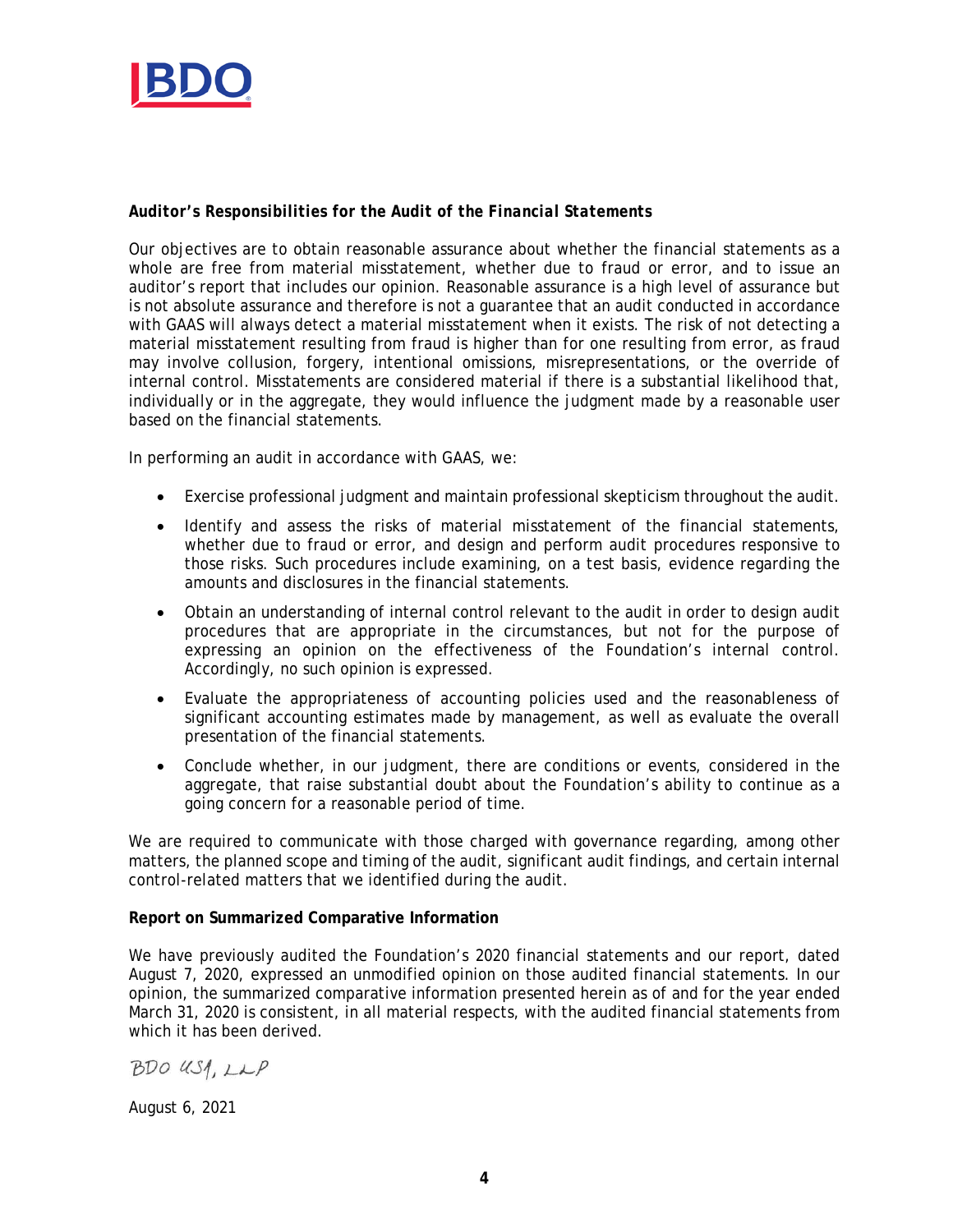## **Balance Sheet (with comparative totals for 2020)**

| March 31,                                                                                                                                                                                                                                                                                                                                                                                                                                    | 2021                                                              | 2020                                                             |
|----------------------------------------------------------------------------------------------------------------------------------------------------------------------------------------------------------------------------------------------------------------------------------------------------------------------------------------------------------------------------------------------------------------------------------------------|-------------------------------------------------------------------|------------------------------------------------------------------|
| Assets                                                                                                                                                                                                                                                                                                                                                                                                                                       |                                                                   |                                                                  |
| <b>Current Assets</b><br>Cash and cash equivalents<br>Investments, at fair value (Note 4)<br>Investments held under split-interest agreements (Notes 4 and 7)<br>Due from Affiliates, principally share of Affiliate contributions,<br>less allowance for uncollectible amounts of \$6,801 and<br>\$221,716, respectively<br>Other receivables, less allowance for uncollectible amount of<br>\$391,195 and \$320,986, respectively (Note 5) | \$<br>14,863,985<br>13,111,634<br>135,513<br>507,716<br>1,646,521 | \$<br>6,243,210<br>10,609,410<br>120,975<br>305,489<br>1,574,262 |
| Prepaid expenses and other assets                                                                                                                                                                                                                                                                                                                                                                                                            | 1,233,114                                                         | 1,695,895                                                        |
| <b>Total Current Assets</b>                                                                                                                                                                                                                                                                                                                                                                                                                  | 31,498,483                                                        | 20,549,241                                                       |
| Long-Term Investments, at fair value (Note 4)                                                                                                                                                                                                                                                                                                                                                                                                | 3,882,899                                                         | 3,398,053                                                        |
| Investments Held Under Split-Interest Agreements,<br>net of current portion (Notes 4 and 7)                                                                                                                                                                                                                                                                                                                                                  | 292,023                                                           | 315,021                                                          |
| Other Receivables, net of current portion<br>and discount for present value (Note 5)                                                                                                                                                                                                                                                                                                                                                         | 4,992                                                             | 10,014                                                           |
| Prepaid Expenses and Other Assets, net of current portion                                                                                                                                                                                                                                                                                                                                                                                    | 219,432                                                           | 133,827                                                          |
| Fixed Assets, Net (Note 6)                                                                                                                                                                                                                                                                                                                                                                                                                   | 580,590                                                           | 644,043                                                          |
| Beneficial Interest in a Perpetual Trust (Note 4)                                                                                                                                                                                                                                                                                                                                                                                            | 2,661,273                                                         | 1,954,555                                                        |
| <b>Total Assets</b>                                                                                                                                                                                                                                                                                                                                                                                                                          | \$<br>39,139,692                                                  | \$<br>27,004,754                                                 |
| Liabilities                                                                                                                                                                                                                                                                                                                                                                                                                                  |                                                                   |                                                                  |
| <b>Current Liabilities</b><br>Accounts payable and accrued expenses<br>Loan Payable - Payroll Protection Program (Note 10)<br>Payable to beneficiaries<br>Deferred income (Note 8)                                                                                                                                                                                                                                                           | \$<br>3,111,133<br>3,618,715<br>45,176<br>7,644,634               | \$<br>3,816,652<br>43,814<br>7,552,801                           |
| <b>Total Current Liabilities</b>                                                                                                                                                                                                                                                                                                                                                                                                             | 14,419,658                                                        | 11,413,267                                                       |
| Payable to Beneficiaries, net of current portion                                                                                                                                                                                                                                                                                                                                                                                             | 292,023                                                           | 315,021                                                          |
| Deferred Income, net of current portion (Note 8)                                                                                                                                                                                                                                                                                                                                                                                             | 178,899                                                           | 495,260                                                          |
| <b>Accrued Compensation (Note 11)</b>                                                                                                                                                                                                                                                                                                                                                                                                        | 185,253                                                           | 129,502                                                          |
| <b>Deferred Rent</b>                                                                                                                                                                                                                                                                                                                                                                                                                         | 2,046,144                                                         | 1,915,939                                                        |
| <b>Total Liabilities</b>                                                                                                                                                                                                                                                                                                                                                                                                                     | 17,121,977                                                        | 14,268,989                                                       |
| Commitments (Notes 10, 12 and 18)                                                                                                                                                                                                                                                                                                                                                                                                            |                                                                   |                                                                  |
| Net Assets (Notes 13 and 14):<br>Without donor restrictions<br>With donor restrictions                                                                                                                                                                                                                                                                                                                                                       | 12,619,965<br>9,397,750                                           | 6,299,905<br>6,435,860                                           |
| <b>Total Net Assets</b>                                                                                                                                                                                                                                                                                                                                                                                                                      | 22,017,715                                                        | 12,735,765                                                       |
| <b>Total Liabilities and Net Assets</b>                                                                                                                                                                                                                                                                                                                                                                                                      | \$<br>39,139,692                                                  | \$<br>27,004,754                                                 |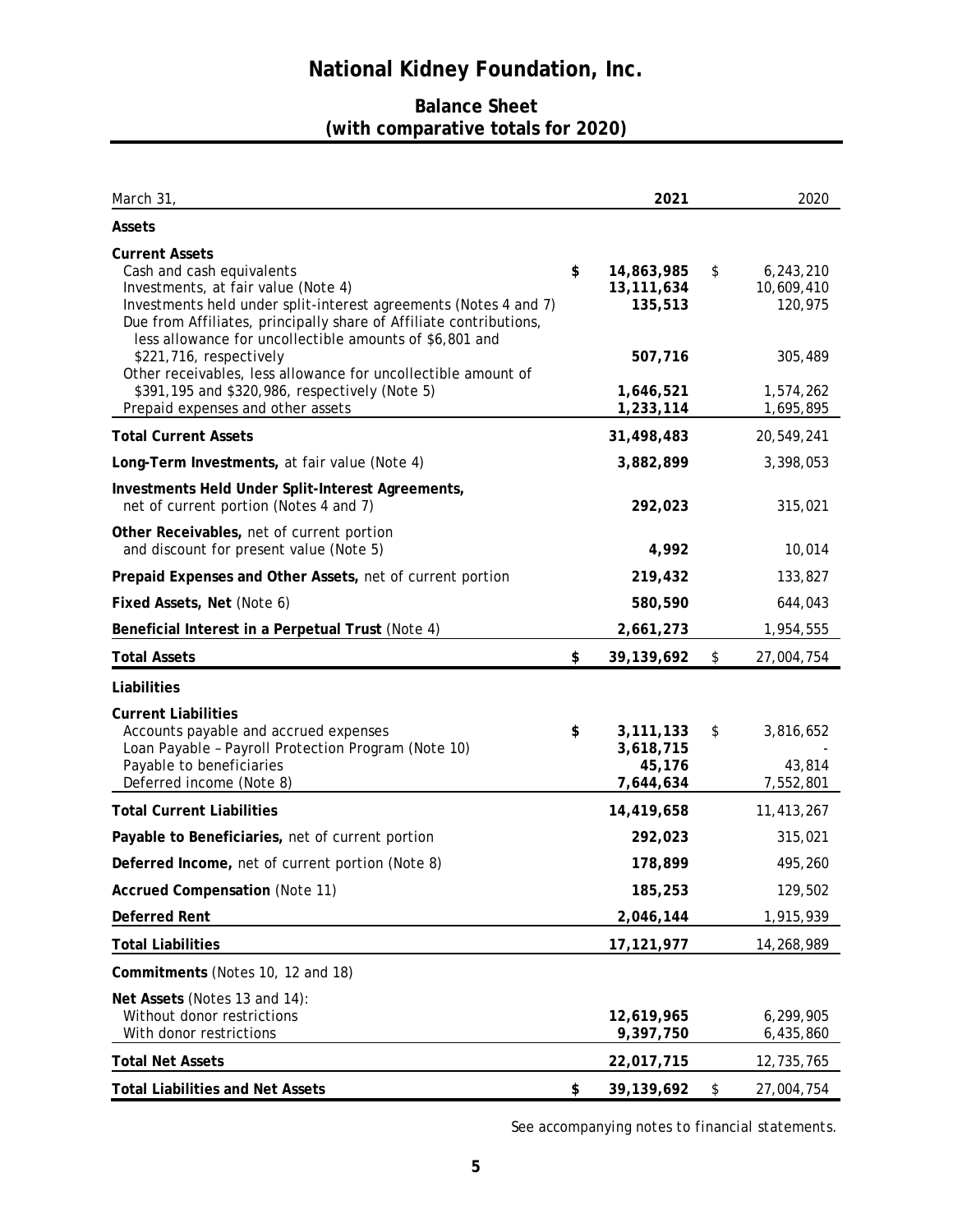## **Statement of Activities (with comparative totals for 2020)**

*Years ended March 31,*

|                                                                                                                                                                                           | Without                                                                        |                            |                                                                       | Total                                                                  |
|-------------------------------------------------------------------------------------------------------------------------------------------------------------------------------------------|--------------------------------------------------------------------------------|----------------------------|-----------------------------------------------------------------------|------------------------------------------------------------------------|
|                                                                                                                                                                                           | Donor<br>Restrictions                                                          | With Donor<br>Restrictions | 2021                                                                  | 2020                                                                   |
| <b>Support and Revenue</b>                                                                                                                                                                |                                                                                |                            |                                                                       |                                                                        |
| Support from the public:<br>Received directly - contributions<br>Received indirectly - share of Affiliate                                                                                 | 12,256,342 \$<br>\$                                                            |                            | 514,030 \$12,770,372 \$                                               | 9,315,394                                                              |
| contributions<br>Received indirectly - contributions                                                                                                                                      | 921,160<br>486,473                                                             | 245                        | 921,160<br>486,718                                                    | 1,377,927<br>575,698                                                   |
|                                                                                                                                                                                           | 13,663,975                                                                     | 514,275                    | 14,178,250                                                            | 11,269,019                                                             |
| Revenue from sales of donated vehicles<br>Less: cost of sales                                                                                                                             | 3,213,408<br>675,344                                                           |                            | 3,213,408<br>675,344                                                  | 2,501,107<br>725,246                                                   |
| Net Revenue from Sales of Donated Vehicles                                                                                                                                                | 2,538,064                                                                      |                            | 2,538,064                                                             | 1,775,861                                                              |
| Revenue from special events<br>Less: direct benefit to donor costs                                                                                                                        | 7,501,295<br>750,718                                                           |                            | 7,501,295<br>750,718                                                  | 12,108,453<br>1,180,170                                                |
| Net Revenue from Special Events                                                                                                                                                           | 6,750,577                                                                      |                            | 6,750,577                                                             | 10,928,283                                                             |
| <b>Total Support from the Public</b>                                                                                                                                                      | 22,952,616                                                                     | 514,275                    | 23,466,891                                                            | 23,973,163                                                             |
| Program service support and fees<br>Royalties<br>Dues - professional members<br>Investment income (loss), net<br>Government grants<br>Other, net<br>Net assets released from restrictions | 14,429,304<br>2,337,744<br>795,178<br>503,446<br>515,400<br>431,917<br>581,578 | 3,029,193<br>(581, 578)    | 14,429,304<br>2,337,744<br>795,178<br>3,532,639<br>515,400<br>431,917 | 14,835,271<br>2,330,797<br>760,796<br>(683, 223)<br>555,977<br>461,513 |
| <b>Total Revenue</b>                                                                                                                                                                      | 19,594,567                                                                     | 2,447,615                  | 22,042,182                                                            | 18,261,131                                                             |
| <b>Total Support and Revenue</b>                                                                                                                                                          | 42,547,183                                                                     | 2,961,890                  | 45,509,073                                                            | 42,234,294                                                             |
| <b>Expenses</b><br>Program services:<br>Research<br>Public health education<br>Professional education<br>Patient services<br>Community services and assistance to Affiliates              | 3,128,837<br>4,215,308<br>11,228,150<br>3,969,766<br>8,593,053                 |                            | 3,128,837<br>4,215,308<br>11,228,150<br>3,969,766<br>8,593,053        | 3,653,719<br>4,747,697<br>12,056,653<br>4,242,084<br>10,253,695        |
| <b>Total Program Services</b>                                                                                                                                                             | 31, 135, 114                                                                   |                            | 31, 135, 114                                                          | 34,953,848                                                             |
| Supporting services:<br>Fundraising<br>Management and general                                                                                                                             | 1,660,790<br>3,431,219                                                         |                            | 1,660,790<br>3,431,219                                                | 3,250,929<br>3,622,290                                                 |
| <b>Total Supporting Services</b>                                                                                                                                                          | 5,092,009                                                                      | $\overline{\phantom{a}}$   | 5,092,009                                                             | 6,873,219                                                              |
| <b>Total Expenses</b>                                                                                                                                                                     | 36,227,123                                                                     |                            | 36,227,123                                                            | 41,827,067                                                             |
| <b>Change in Net Assets</b>                                                                                                                                                               | 6,320,060                                                                      | 2,961,890                  | 9,281,950                                                             | 407,227                                                                |
| Net Assets, beginning of year                                                                                                                                                             | 6,299,905                                                                      | 6,435,860                  | 12,735,765                                                            | 12,328,538                                                             |
| Net Assets, end of year                                                                                                                                                                   | 12,619,965 \$<br>\$                                                            | 9,397,750                  | $$22,017,715$ \$                                                      | 12,735,765                                                             |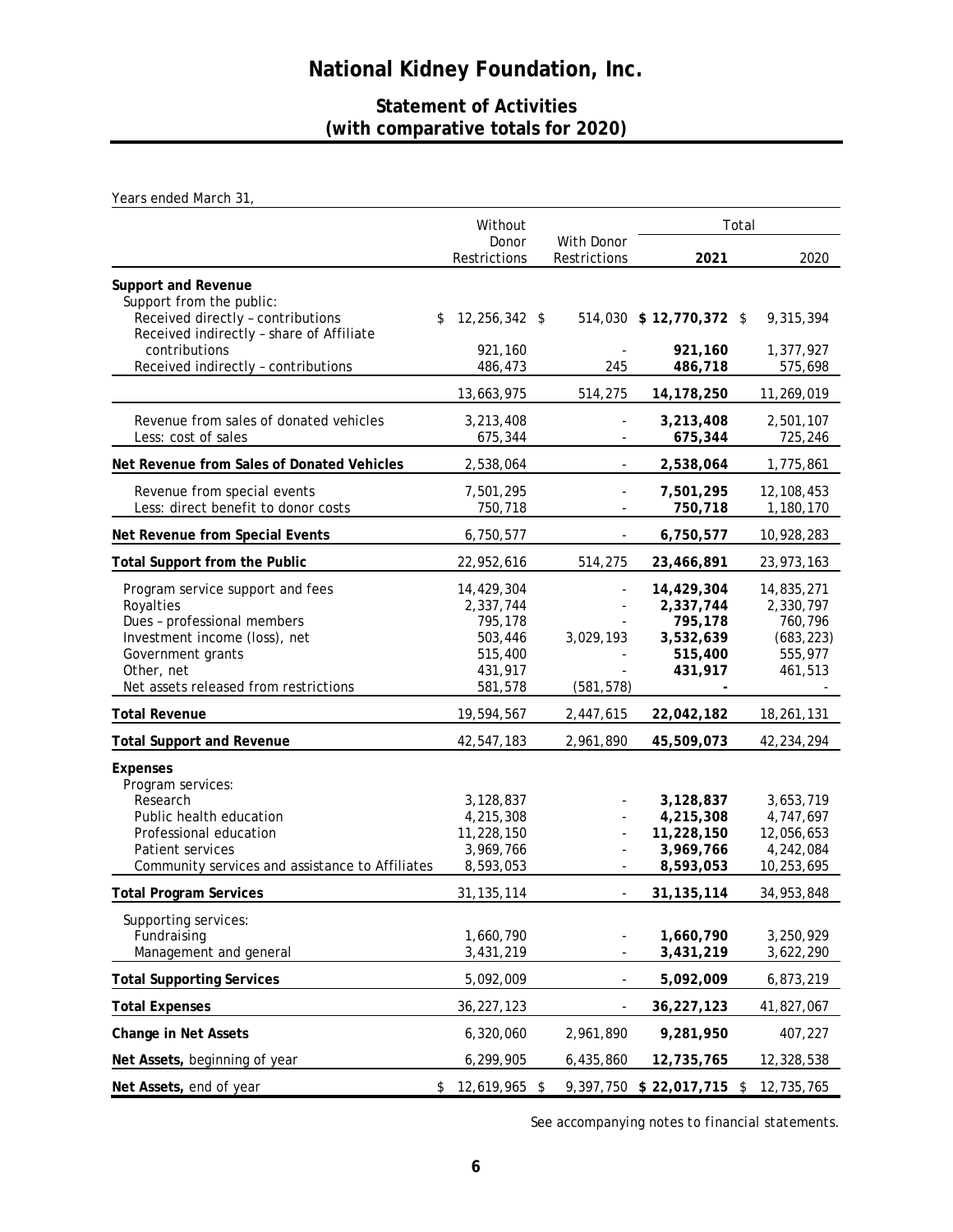## **Statement of Cash Flows (with comparative totals for 2020)**

| Years ended March 31,                                                                                                                                           | 2021                                             | 2020                                         |
|-----------------------------------------------------------------------------------------------------------------------------------------------------------------|--------------------------------------------------|----------------------------------------------|
| Cash Flows from Operating Activities<br>Change in net assets<br>Adjustments to reconcile change in net assets to net cash                                       | \$<br>9,281,950                                  | \$<br>407,227                                |
| provided by operating activities:<br>Depreciation and amortization<br>Allowance for uncollectible accounts<br>Net realized and unrealized (gains) losses on     | 127,201<br>(144, 706)                            | 128,392<br>(73, 025)                         |
| investments<br>Donated stocks<br>Decrease (increase) in assets:                                                                                                 | (3,699,348)<br>(139, 661)                        | 977,460<br>(123, 323)                        |
| Due from Affiliates<br>Other receivables<br>Prepaid expenses and other assets                                                                                   | 12,687<br>(137, 445)<br>377,176                  | 140,642<br>54,986<br>(361, 052)              |
| Increase (decrease) in liabilities:<br>Accounts payable and accrued expenses<br>Deferred income<br>Deferred rent<br>Payable to beneficiaries                    | (705, 519)<br>(224, 528)<br>130,205<br>(21, 636) | 834,986<br>2,004,502<br>174,873<br>(13, 452) |
| Accrued compensation<br>Net Cash Provided by Operating Activities                                                                                               | 55,751<br>4,912,127                              | (13, 389)<br>4,138,827                       |
| Cash Flows from Investing Activities<br>Purchases of fixed assets<br>Proceeds from sale of investments<br>Purchases of investments                              | (63, 748)<br>2,988,367<br>(2,834,686)            | (423, 989)<br>3,358,856<br>(5, 704, 292)     |
| Net Cash Provided by (Used in) Investing Activities                                                                                                             | 89,933                                           | (2, 769, 425)                                |
| Cash Flows from Financing Activities<br>Proceeds from Ioan payable - Payroll Protection Program<br>Proceeds from line of credit<br>Repayments on line of credit | 3,618,715<br>4,000,000<br>(4,000,000)            | 500,000<br>(500,000)                         |
| Net Cash Provided by Financing Activities                                                                                                                       | 3,618,715                                        |                                              |
| Net Increase in Cash and Cash Equivalents                                                                                                                       | 8,620,775                                        | 1,369,402                                    |
| Cash and Cash Equivalents, beginning of year                                                                                                                    | 6,243,210                                        | 4,873,808                                    |
| Cash and Cash Equivalents, end of year                                                                                                                          | \$<br>14,863,985                                 | \$<br>6,243,210                              |
| Supplemental Disclosure of Cash Flow Information<br>Cash paid for interest                                                                                      | \$<br>56,685                                     | \$<br>4,485                                  |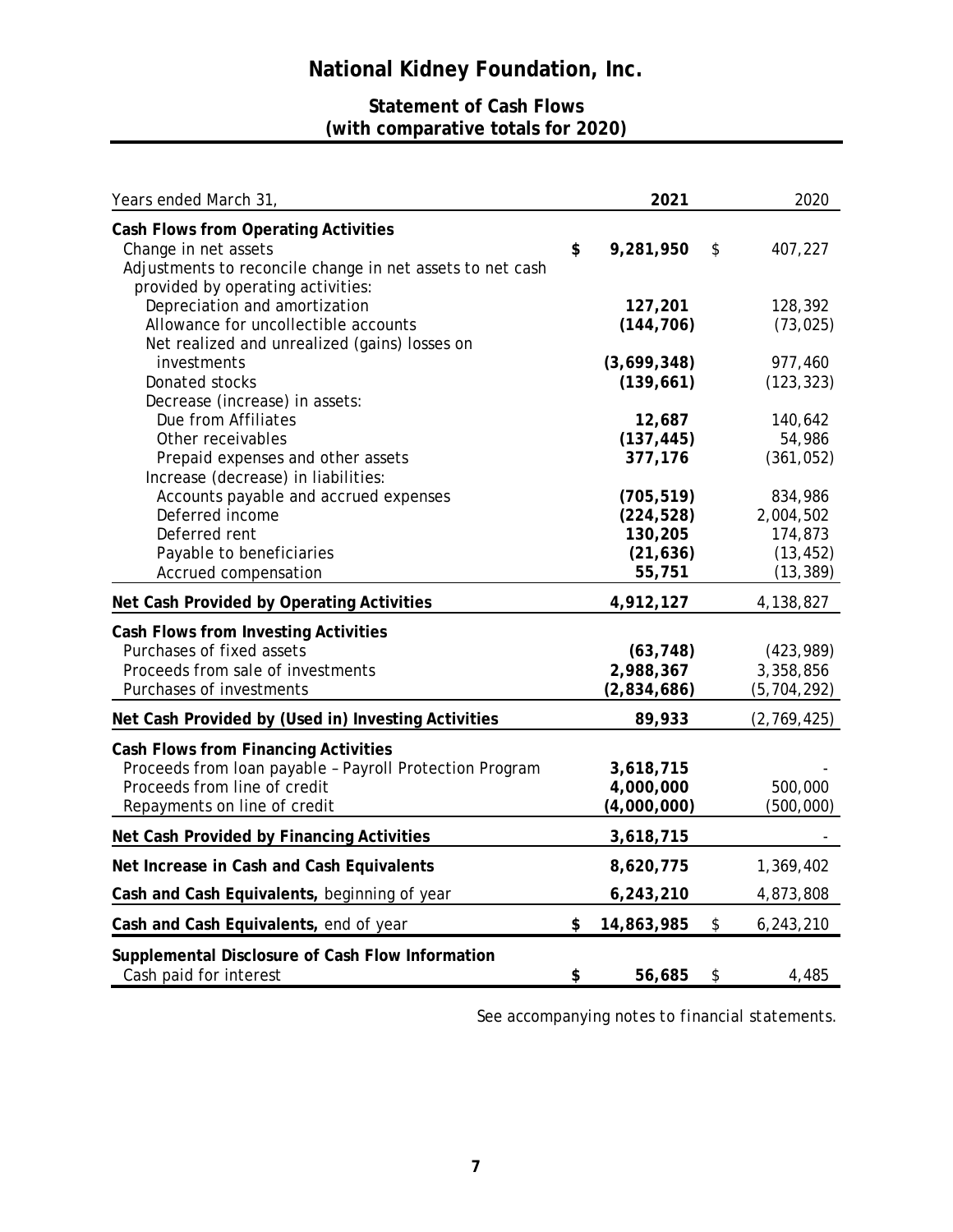## **Statement of Functional Expenses (with comparative totals for 2020)**

|                                                                              | Program Services |                            |                           |                         |                                                          |                              |               | <b>Supporting Services</b> |                                                                                                     |                                 |              | Total         |  |
|------------------------------------------------------------------------------|------------------|----------------------------|---------------------------|-------------------------|----------------------------------------------------------|------------------------------|---------------|----------------------------|-----------------------------------------------------------------------------------------------------|---------------------------------|--------------|---------------|--|
|                                                                              | Research         | Public Health<br>Education | Professional<br>Education | Patient<br>Services     | Community<br>Services and<br>Assistance to<br>Affiliates | Total<br>Program<br>Services | Fundraising   | Management<br>and General  | Special Events,<br>Direct Benefit<br>Costs, and<br>Donated<br><b>Vehicles Costs</b><br>and Expenses | Total<br>Supporting<br>Services | 2021         | 2020          |  |
| Salaries                                                                     | 885,144<br>-\$   | 2,045,722<br>\$            | 4,767,827<br>-S           | \$<br>2,136,423         | 4,930,678<br>\$                                          | \$14,765,794                 | \$<br>540,876 | 2,127,333<br>\$            | - \$                                                                                                | 2,668,209<br>\$                 | \$17,434,003 | \$17,165,202  |  |
| Retirement benefits                                                          | 29,638           | 87,240                     | 127,793                   | 61,265                  | 166,231                                                  | 472,167                      | 23,066        | 90,720                     |                                                                                                     | 113,786                         | 585,953      | 466,745       |  |
| Payroll taxes                                                                | 67,546           | 198,825                    | 291,249                   | 139,627                 | 378,850                                                  | 1,076,097                    | 52,568        | 206,757                    | $\sim$                                                                                              | 259,325                         | 1,335,422    | 1,251,631     |  |
| Other employee benefits                                                      | 84,391           | 85,439                     | 637,957                   | 263,158                 | 461,708                                                  | 1,532,653                    | 22,589        | 88,847                     |                                                                                                     | 111,436                         | 1,644,089    | 2,198,157     |  |
| Awards and grants                                                            | 660,748          |                            |                           |                         |                                                          | 660,748                      |               |                            |                                                                                                     |                                 | 660,748      | 1,089,336     |  |
| Patient financial assistance                                                 |                  |                            |                           | 399,166                 |                                                          | 399,166                      |               |                            |                                                                                                     | $\overline{\phantom{a}}$        | 399,166      | 458,190       |  |
| Professional fees and contract services                                      | 1,044,365        | 150,337                    | 2,595,343                 | 341,270                 | 364,357                                                  | 4,495,672                    | 254,218       | 148,295                    | 169,687                                                                                             | 572,200                         | 5,067,872    | 5,139,174     |  |
| Office supplies and expenses                                                 | 8,979            | 27,065                     | 45,732                    | 38,351                  | 250,251                                                  | 370,378                      | 4,248         | 27,484                     | 30,182                                                                                              | 61,914                          | 432,292      | 872,529       |  |
| Telephone                                                                    | 10,425           | 28,920                     | 51,946                    | 23,488                  | 61,252                                                   | 176,031                      | 7,673         | 30,074                     |                                                                                                     | 37,747                          | 213,778      | 252,592       |  |
| Postage and shipping                                                         | 2,388            | 9,585                      | 53,347                    | 26,835                  | 62,762                                                   | 154,917                      | 219,590       | 7,116                      | $\overline{\phantom{a}}$                                                                            | 226,706                         | 381,623      | 429,889       |  |
| Building occupancy                                                           | 133,809          | 393,874                    | 591,828                   | 276,602                 | 751,715                                                  | 2,147,828                    | 104,138       | 409,587                    |                                                                                                     | 513,725                         | 2,661,553    | 2,850,945     |  |
| Equipment repairs and maintenance                                            | 43,669           | 128,543                    | 188,296                   | 90,271                  | 245,003                                                  | 695,782                      | 43,068        | 133,671                    |                                                                                                     | 176,739                         | 872,521      | 1,189,664     |  |
| Insurance                                                                    | 10,230           | 30, 113                    | 44,112                    | 21,147                  | 81,778                                                   | 187,380                      | 7,962         | 31,315                     |                                                                                                     | 39,277                          | 226,657      | 222,821       |  |
| Printing and publications                                                    | 1,265            | 8,364                      | 1,008,562                 | 23,419                  | 58,383                                                   | 1,099,993                    | 143,225       | 2,120                      |                                                                                                     | 145,345                         | 1,245,338    | 1,103,723     |  |
| Marketing and promotion                                                      | 100,459          | 907,326                    | 115,192                   | 26,268                  | 464,334                                                  | 1,613,579                    | 42,670        | 15,378                     |                                                                                                     | 58,048                          | 1,671,627    | 2,211,930     |  |
| Conferences and meetings                                                     | 1,335            | 9,404                      | 415,659                   | 28,613                  | 46,495                                                   | 501,506                      | 26,089        | 4,086                      | 550,849                                                                                             | 581,024                         | 1,082,530    | 4,452,503     |  |
| Meetings and travel                                                          | 9,278            | 758                        | 70,447                    | 1,497                   | 2,101                                                    | 84,081                       | 7,455         | 789                        |                                                                                                     | 8,244                           | 92,325       | 689,210       |  |
| Cost of donated vehicles, provider fees                                      |                  |                            |                           |                         |                                                          |                              |               |                            | 675,344                                                                                             | 675,344                         | 675,344      | 725,246       |  |
| Dues and subscriptions                                                       | 5,515            | 16,509                     | 63,128                    | 11,578                  | 90,271                                                   | 187,001                      | 4,509         | 16,881                     |                                                                                                     | 21,390                          | 208,391      | 178,024       |  |
| Cost of goods sold                                                           |                  |                            | 7,269                     | $\blacksquare$          |                                                          | 7,269                        |               |                            |                                                                                                     |                                 | 7,269        | 29,673        |  |
| Miscellaneous expenses                                                       | 23,219           | 68,346                     | 124,721                   | 47,488                  | 140,798                                                  | 404,572                      | 151,839       | 71,072                     |                                                                                                     | 222,911                         | 627,483      | 626,906       |  |
|                                                                              | 3,122,403        | 4,196,370                  | 11,200,408                | 3,956,466               | 8,556,967                                                | 31,032,614                   | 1,655,783     | 3,411,525                  | 1,426,062                                                                                           | 6,493,370                       | 37,525,984   | 43,604,090    |  |
| Depreciation and amortization                                                | 6,434            | 18,938                     | 27,742                    | 13,300                  | 36,086                                                   | 102,500                      | 5,007         | 19,694                     | $\sim$                                                                                              | 24,701                          | 127,201      | 128,392       |  |
|                                                                              | 3,128,837        | 4,215,308                  | 11,228,150                | 3,969,766               | 8,593,053                                                | 31, 135, 114                 | 1,660,790     | 3,431,219                  | 1,426,062                                                                                           | 6,518,071                       | 37,653,185   | 43,732,482    |  |
| Less: direct benefit costs                                                   |                  |                            |                           |                         |                                                          |                              |               |                            | (750, 718)                                                                                          | (750, 718)                      | (750, 718)   | (1, 180, 170) |  |
| Donated vehicles cost of sales and selling<br>expenses                       |                  |                            |                           |                         |                                                          |                              |               |                            | (675, 344)                                                                                          | (675, 344)                      | (675, 344)   | (725, 245)    |  |
| <b>Total Expenses Reported by Function</b><br>in the Statement of Activities | \$3,128,837      | 4,215,308<br>\$            | \$11,228,150              | 3,969,766<br>$\sqrt{2}$ | 8,593,053<br>\$                                          | \$31,135,114                 | \$1,660,790   | \$3,431,219                | $\sqrt{5}$                                                                                          | 5,092,009<br>$-5$               | \$36,227,123 | \$41,827,067  |  |
| Current-year percentages (%)<br>Prior-year percentages (%)                   | 8.64<br>8.74     | 11.64<br>11.35             | 30.99<br>28.83            | 10.96<br>10.14          | 23.72<br>24.51                                           | 85.95<br>83.57               | 4.58<br>7.77  | 9.47<br>8.66               | $\sim$                                                                                              | 14.05<br>16.43                  | 100.00       | 100.00        |  |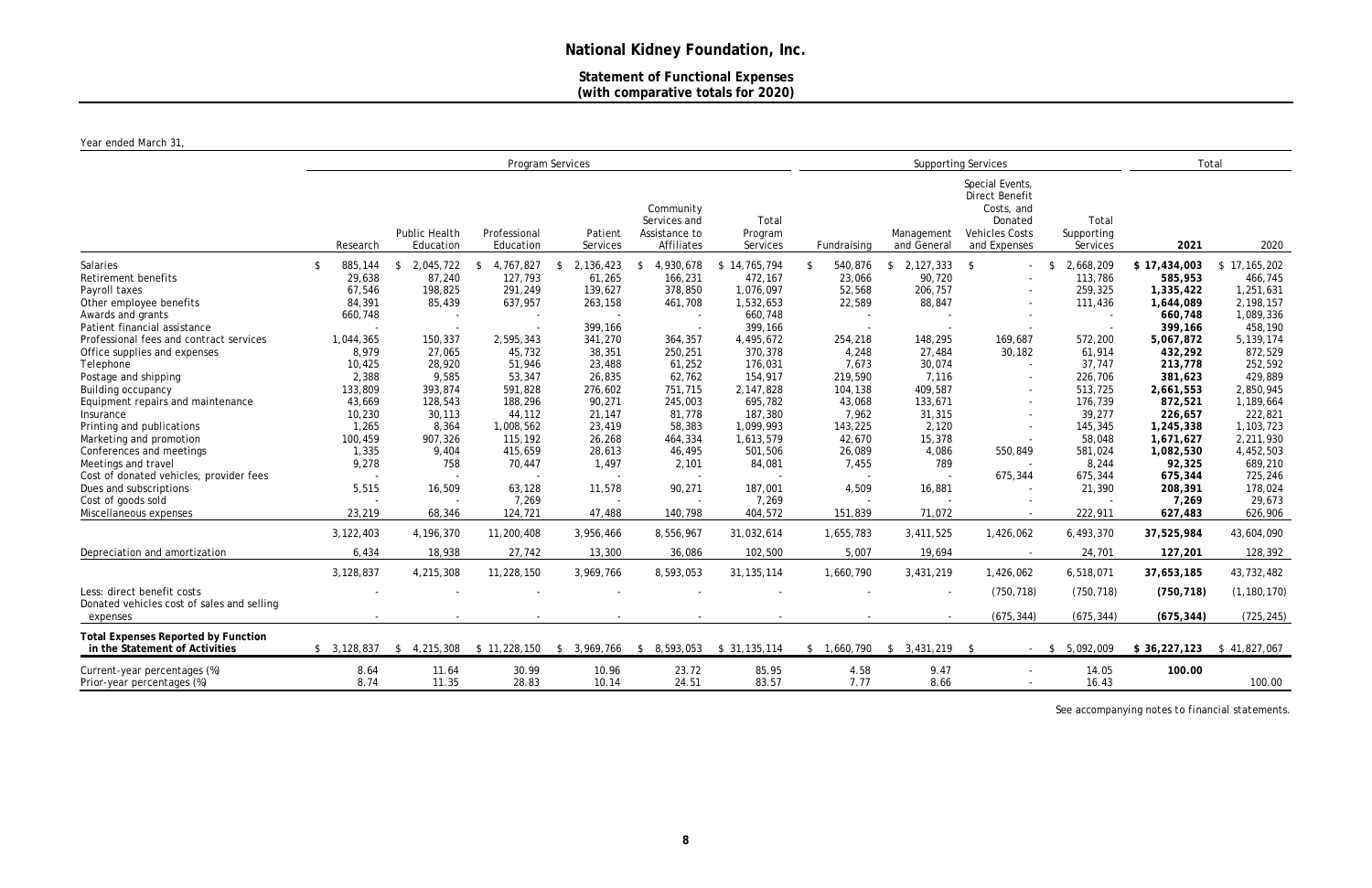## **1. Nature of Organization**

The National Kidney Foundation, Inc. (the Foundation), headquartered in New York City, is dedicated to the awareness, prevention, and treatment of kidney disease for hundreds of thousands of healthcare professionals, millions of patients and their families, and tens of millions of Americans at risk. The Foundation has a chartered network of nine affiliated organizations (Affiliates) and 29 regional offices as of March 31, 2021 across the country to implement its mission to prevent kidney and urinary tract diseases, improve the health and well-being of individuals and families affected by these diseases, and increase the availability of all organs for transplantation. Founded in 1950 to address the critical impact of the diseases referred to above, the Foundation conducts nationwide educational campaigns about the role of the kidney in maintaining overall health, the importance of early detection, and organ donation and transplantation. Under the provisions of a charter with the Foundation, each Affiliate must meet certain requirements regarding organizational structure, program services, and fundraising.

## **2. Summary of Significant Accounting Policies**

#### *Basis of Presentation*

The financial statements have been prepared on the accrual basis of accounting and conform to accounting principles generally accepted in the United States of America (U.S. GAAP). In the balance sheet, assets and liabilities are presented in order of liquidity or conversion to cash and their maturity resulting in the use of cash, respectively.

#### *Financial Statement Presentation*

The classification of a not-for-profit organization's net assets and its support, revenue, and expenses is based on the existence or absence of donor-imposed restrictions. It requires that the amounts for each class of net assets—with donor restrictions and without donor restrictions—be displayed in the balance sheet and that the amounts of change in each of those classes of net assets be displayed in a statement of activities.

These classes are defined as follows:

*Net Assets with Donor Restrictions* – This class consists of net assets resulting from contributions and other inflows of assets whose use by the Foundation is limited by donor-imposed stipulations that must be maintained in perpetuity or otherwise removed by either actions of the Foundation pursuant to donor-imposed stipulations and/or the passage of time. When such stipulations end or are fulfilled, such net assets with donor restrictions are reclassified to net assets without donor restrictions and reported in the statement of activities.

*Net Assets Without Donor Restrictions* – This class consists of net assets that are without donorimposed stipulations and/or net assets that the Board of Directors has discretionary control to use in carrying out the operations of the Foundation, in accordance with its charter and by-laws.

#### *Cash and Cash Equivalents*

The Foundation considers highly liquid financial instruments, excluding cash held in trust or held as part of the investment portfolio, with maturities of three months or less when purchased to be cash equivalents.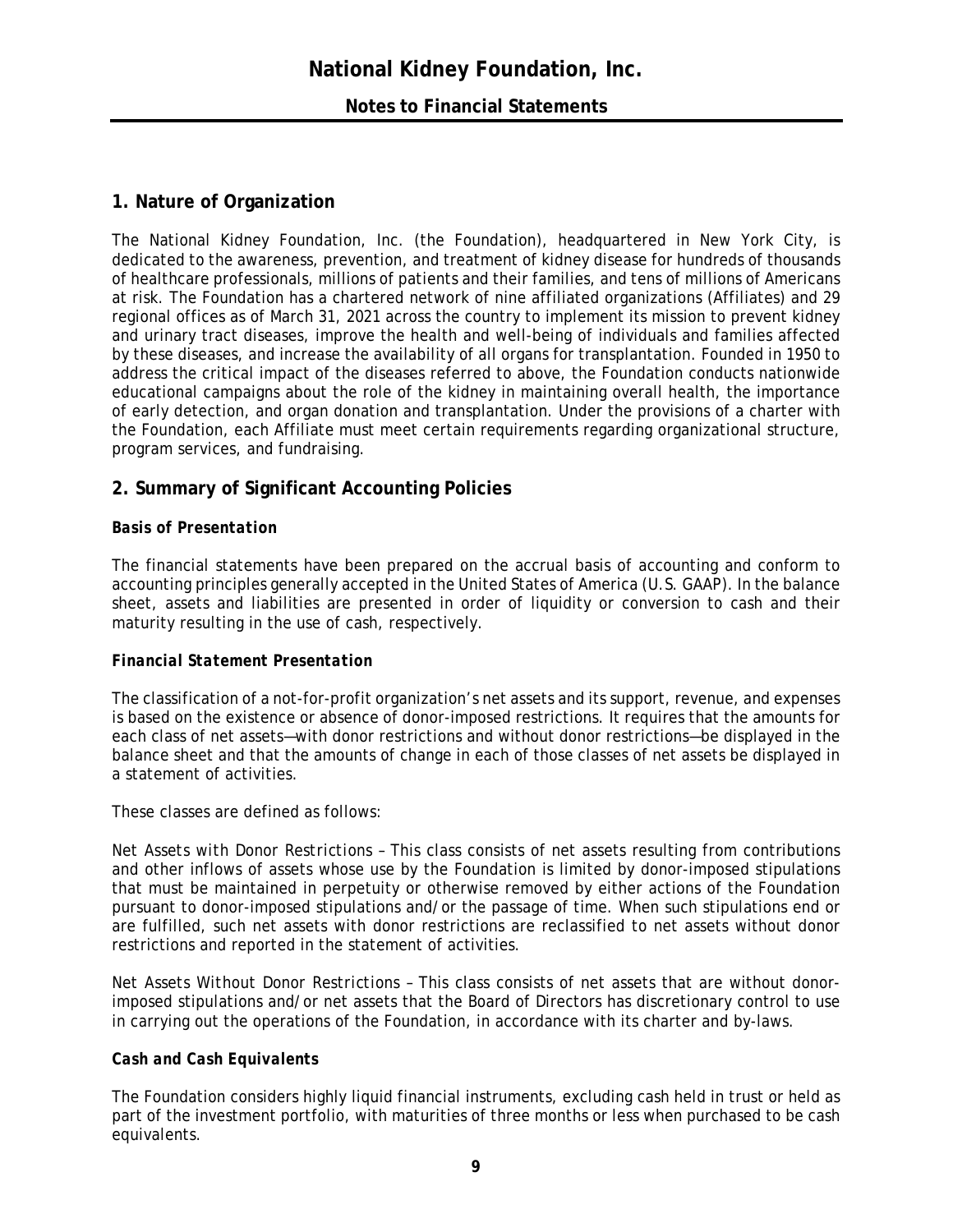#### *Concentration of Credit Risk*

Financial instruments that potentially subject the Foundation to concentration of credit risk consist primarily of cash and cash equivalents in excess of Federal Deposit Insurance Corporation (FDIC) insurance limits. At various times during the year, the Foundation may have cash deposits at financial institutions in excess of FDIC limits. These financial institutions have strong credit ratings, and management believes that credit risk related to these accounts is minimal.

#### *Fair Value Measurements*

Financial Accounting Standards Board (FASB) Accounting Standards Codification (ASC) 820, *Fair Value Measurement*, established a hierarchy for inputs used in measuring fair value that maximizes the use of observable inputs and minimizes the use of unobservable inputs, requiring that inputs that are most observable be used when available. Observable inputs are inputs that market participants operating within the same marketplace as the Foundation would use in pricing the Foundation's asset or liability based on independently derived and observable market data. Unobservable inputs are inputs that cannot be sourced from a broad active market in which assets or liabilities identical or similar to those of the Foundation are traded. The Foundation estimates the price of any assets for which there are only unobservable inputs by using assumptions that market participants that have investments in the same or similar assets would use, as determined by the money managers for each investment, based on best information available in the circumstances. The input hierarchy is broken down into three levels based on the degree to which the exit price is independently observable or determinable, as follows:

*Level 1* – Valuations are based on quoted market prices in active markets for identical assets or liabilities. Since valuations are based on quoted prices that are readily and regularly available in an active market, valuation of these products does not entail a significant degree of judgment.

*Level 2* – Valuations are based on: (a) quoted prices for similar assets or liabilities in active markets, (b) quoted prices for identical or similar assets or liabilities in inactive markets, (c) inputs other than quoted prices that are observable for the asset or liability, and (d) inputs that are derived principally from or corroborated by observable market data by correlation or other means. If the asset or liability has a specified (contractual) term, the Level 2 input must be observable for substantially the full term of the asset or liability.

*Level 3* – Valuations are based on inputs that are unobservable and reflect management's best estimate of what market participants would use as fair value.

#### *Investment Income*

Income earned from investments, including realized and unrealized gains and losses, is recorded in the net asset class owning the assets. Income earned from investments restricted in perpetuity, including realized and unrealized gains and losses, is recorded as net assets with donor restrictions and then released to net assets without donor restrictions through appropriations made in accordance with the Foundation's spending policy.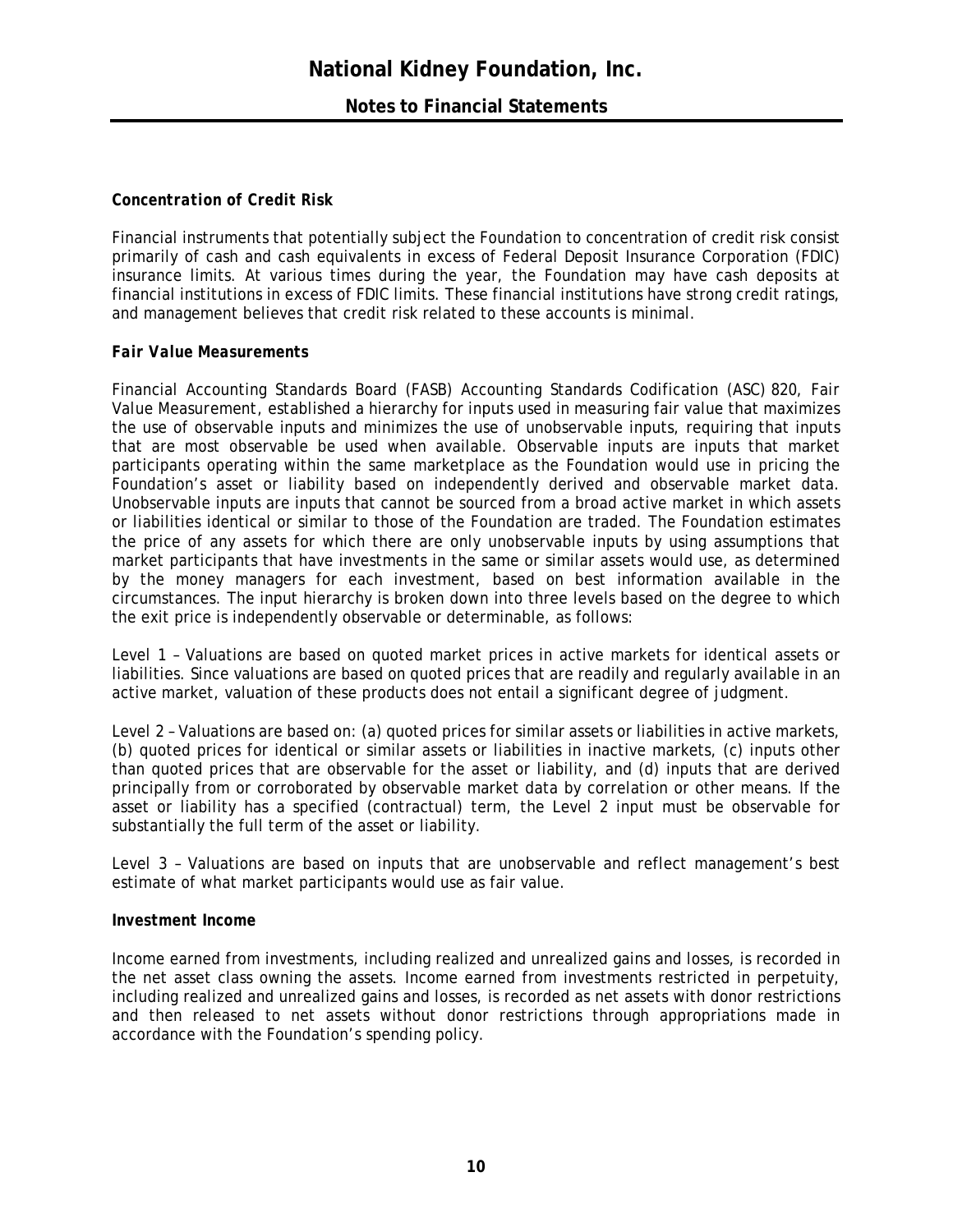#### *Due from Affiliates and Share of Affiliate Contributions*

The Foundation and its Affiliates have agreements under which a portion of contributions received by Affiliates is shared with the Foundation. Amounts received but not remitted by Affiliates are recorded by the Foundation as due from Affiliates in the balance sheet.

#### *Fixed Assets*

Fixed assets are stated on the basis of cost or, as to donated assets, fair value on the date contributed. The Foundation capitalizes items of property and equipment that have a cost of \$1,000 or more and useful life of more than one year. Depreciation is computed using the straight-line method over the estimated useful lives of the assets. Leasehold improvements are amortized over the shorter of the remaining period of the lease or their estimated useful lives.

|                         | Useful Lives (Years) |
|-------------------------|----------------------|
| Furniture and equipment | 5-                   |
| Capitalized software    | 3-E                  |

#### *Impairment of Long-Lived Assets*

The Foundation follows the provisions of ASC 360-10-35, *Accounting for the Impairment or Disposal of Long-Lived Assets*, which requires the Foundation to review long-lived assets, including both fixed and intangible assets, for impairment whenever events or changes in business circumstances indicate that the carrying amount of an asset may not be fully recoverable. An impairment loss would be recognized when the estimated future cash flows from the use of the asset are less than the carrying amount of that asset. For the years ended March 31, 2021 and 2020, there has been no such loss.

#### *Deferred Rent*

Rent expense is recognized on a straight-line basis over the life of the lease. The difference between rent expense recognized and rental payments, as stipulated in the lease, is reflected as deferred rent in the balance sheet.

#### *Revenue Recognition from Exchange Transactions*

On April 1, 2020, the Foundation adopted Accounting Standard Update (ASU) 2014-09, *Revenue from Contracts with Customers,* and all subsequent amendments to the ASU (collectively, ASC 606), which creates a single framework for recognizing revenue from contracts with customers that fall within its scope. The majority of the Foundation's revenues come from donor contributions, including bequests, thrift, and cars, that are outside the scope of ASC 606. The Foundation's services that fall within the scope of ASC 606 are presented within the respective income and are recognized as revenue as the Foundation satisfies its obligation to the counterparty. Services within the scope of ASC 606 includes memberships, sponsorships for which a benefit is provided directly to the sponsor, and event tickets that includes an exchange component.

The Foundation adopted ASC 606 using the modified retrospective method (ASC 606-10-65-1(f)(4)) applied to all contracts not completed as of April 1, 2020. Results for reporting periods beginning after April 1, 2020 are presented under ASC 606 while prior period amounts continue to be reported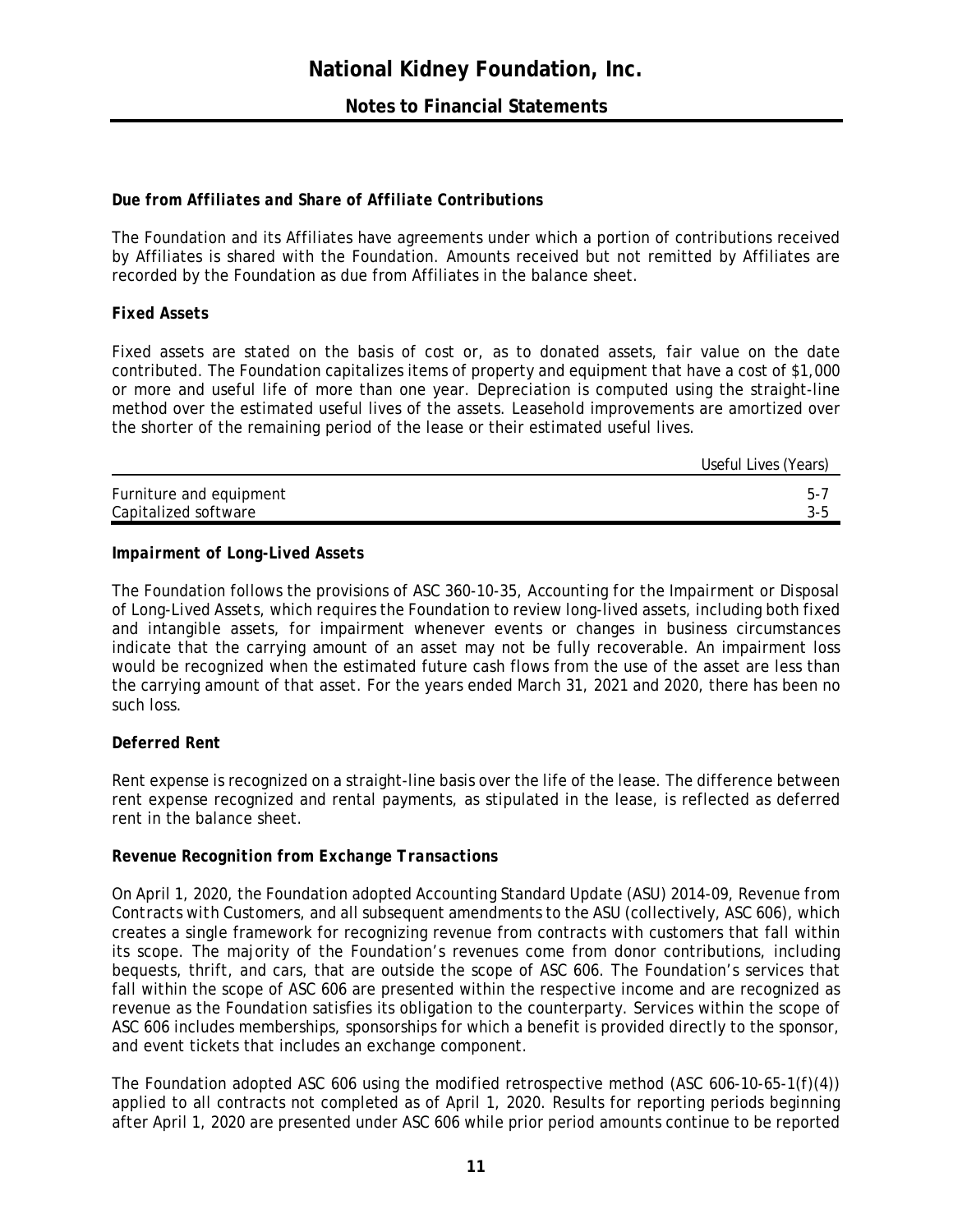in accordance with legacy GAAP. The adoption of ASC 606 did not result in a change to the accounting for any of the in-scope revenue streams; as such, no cumulative effect adjustment was recorded.

Contract liabilities represent payments received from customers prior to the satisfaction of the corresponding performance obligations. Contract liabilities are recognized as revenue once the corresponding performance obligations are satisfied based on the contract with the customer. Contract assets represent the Foundation's right to consideration based on satisfied performance obligations from contracts with customers. The changes in the contract balances occurred in the ordinary course of business.

#### *Sponsorships and Special Events*

For sponsorships and event tickets that includes an exchange component, the Foundation recognizes revenue as performance obligations are satisfied. Payments received are held in deferred revenue until the performance is completed. Obligations are reviewed monthly to ascertain completions status. Price is allocated based on associated cost of each obligation. The Foundation measures each satisfied obligation for completeness consistent with the contract. Event obligations are deemed to have been satisfied when the event occurs.

#### *Royalties*

The Foundation receives royalties on several of its publications that are provided to its medical professional members. The Foundation uses a third party for the management and distribution of these publications. Royalty revenue is recorded gross upon distribution of publications quarterly.

#### *Membership Dues and Subscriptions*

Membership dues comprise an exchange element based on the value of benefits provided, and a contribution element for the difference between the total dues paid and the exchange element. The Foundation recognizes the exchange portion of membership dues over the membership period, and the contribution portion immediately, if any. Membership dues are assessed on a fiscal-year basis. Membership dues paid in advance are deferred to the membership period to which they relate.

#### *Program Services*

The Foundation recognizes revenue from program service fees during the year in which the related services are provided. The performance obligation of delivering programmatic services is simultaneously received and consumed; therefore, the revenue is recognized as the performance obligation is satisfied at the point of time when services are delivered. The following represent the components of program services that the Foundation offers.

#### *Government Grants and Contracts*

Revenues from government grants and contracts are recognized when earned, generally by incurring qualifying expenses. Expense-based grants are recognized as conditions are met by incurring allowable expenses.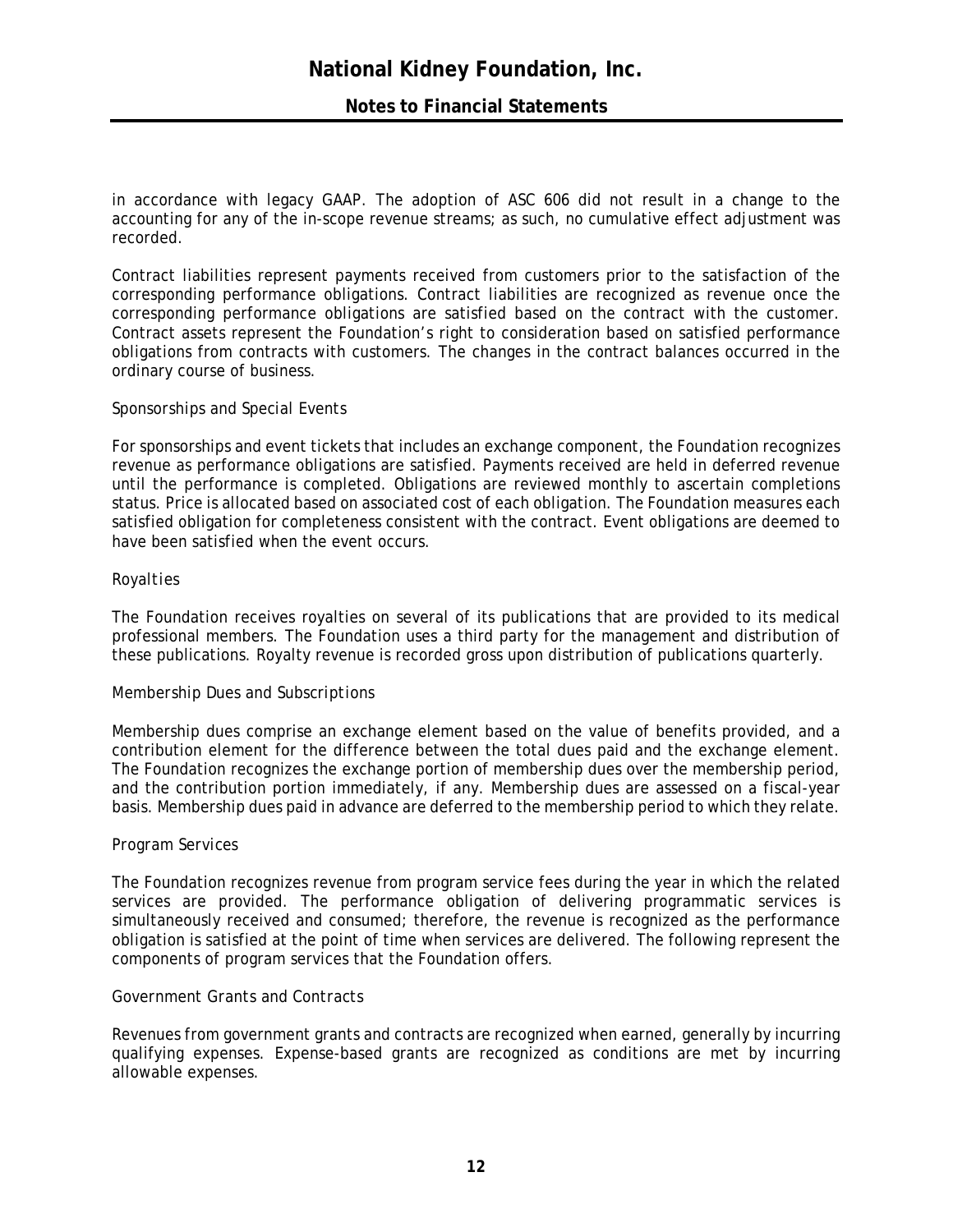#### *Research*

The Foundation sponsors research in the form of grants and scientific conferences, which seeks to answer key questions relating to various topics of kidney disease and transplantation. Grants are provided for studies aimed at finding treatments or to prevent kidney disease, as well as to improve the quality of life and long-term outlook for people with chronic kidney disease. Scientific conferences bring together experts to address the clinical importance of emerging science related to specific issues and controversies in kidney disease.

#### *Public Health Education*

The Foundation's public health education efforts strive to teach the public about kidney-related issues, such as causes of kidney disease and the importance of early detection. These efforts are made through the Foundation's legislative efforts, disbursement of educational brochures to the public, the Your Kidneys and You educational program, the Big Ask Big Give program, online health guides on the Foundation's website, and awareness through media outreach.

#### *Professional Education*

The Foundation's program provides medical and health care professionals with tools needed to provide optimum patient care, as well as to meet professional licensing requirements. Products provided include toolkits, best practices, evidence-based practice guidelines, medical journals, continuing education webinars, and professional education conferences.

#### *Patient Services*

The patient services programs include initiatives to improve patients' health and quality of life. Programs include the Foundation's Big Ask Big Give, newsletters, patient empowerment programs, the Foundation Cares Help Line, and the Foundation's Peers program.

#### *Community Services and Assistance to Affiliates*

The Foundation conducts free screening for individuals at risk through the KEEP Healthy program, develops plans to improve community health practices, and conducts rehabilitation programs. In addition, the Foundation provides consultation, guidance, training, and leadership to its Affiliates.

#### *Other, Net*

Other, net, is comprised of sub-lease or rental revenue, sales of educational materials and rebates, and commissions. The performance obligations of the aforementioned exchange transactions are simultaneously received and consumed; therefore, the revenue is recognized as the performance obligation is satisfied at the point of time when services are delivered.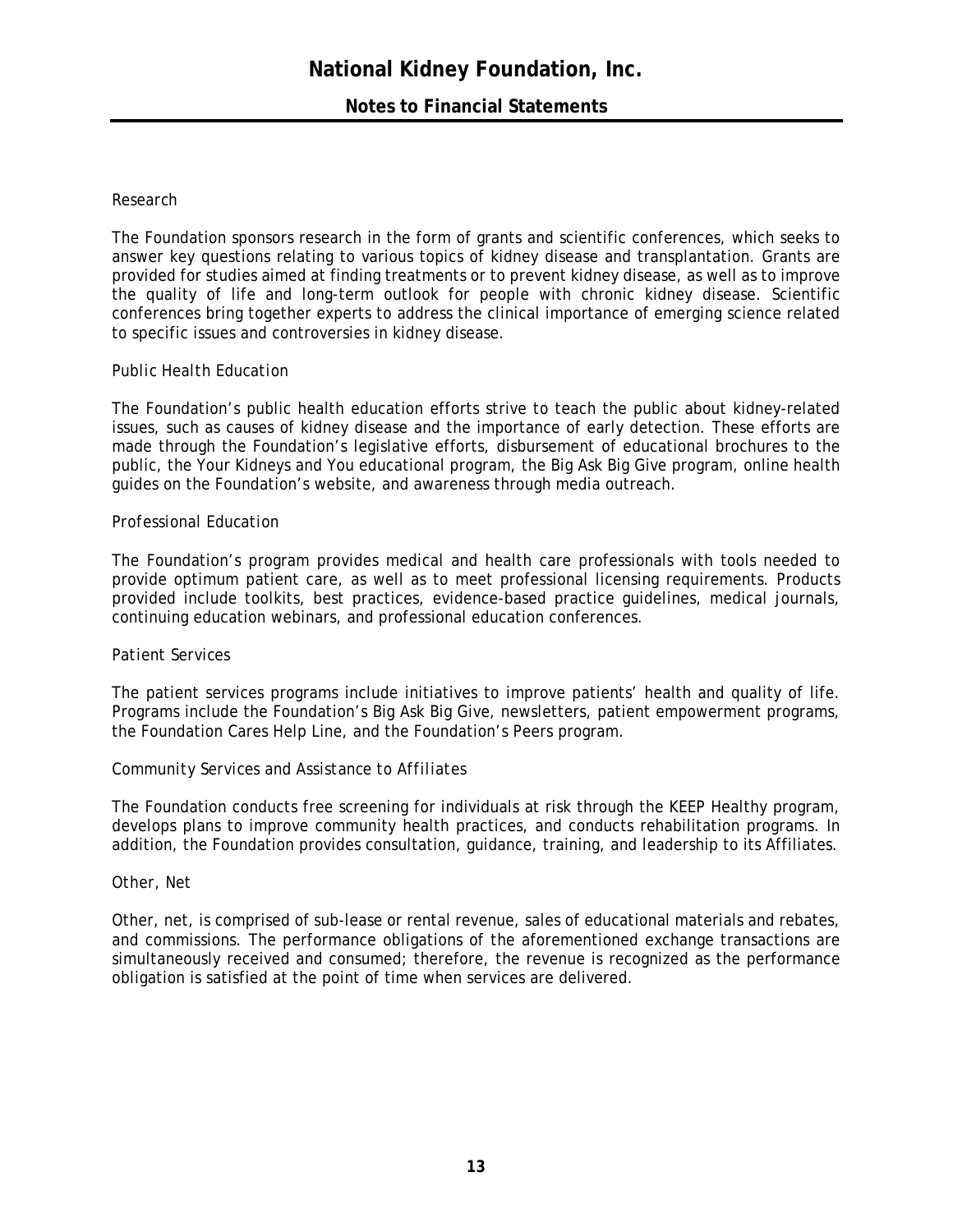## **Notes to Financial Statements**

#### *Revenue Recognition from Non-Exchange Transactions*

#### *Contributions and Unconditional Promises to Give (Pledges)*

The Foundation receives contributions to support operating activities, endowments and research and education projects. These contributions and grants can be from individuals, foundations, corporations, trusts or government agencies. The Foundation's contributions are recorded as revenue when either unsolicited cash is received or when donors make an unconditional promise to give. Contributions and unconditional promises to give are classified as either net assets with or without donor restrictions according to donor-imposed restrictions. Unconditional promises to give that are expected to be collected within one year are recorded as contributions at net realizable value. Unconditional promises to give that are expected to be collected in future years are recorded at the present value of their estimated future cash flows. The discounts on those amounts are computed using average risk-free interest rates adjusted by risk premiums applicable to the years in which the promises are received. Amortization of the discounts is included in contributions revenue. Gifts of long-lived assets, cash or other assets used to acquire long-lived assets are reported as additions to net assets with donor restrictions when stipulated by the donor. Expirations of donor restrictions are reported when the donated or acquired long-lived assets are placed in service.

#### *Donated Vehicles*

The Foundation uses a third party to administer its donated vehicles program. Donated vehicles are reported at the gross sales price on the statement of activities, which represents the fair market value at the time of the gift. There is no significant inventory of donated vehicles at any time during the fiscal year since the sale transaction mainly occurs immediately after the vehicle donation.

#### *Donated Services*

The Foundation's volunteers, comprised of physicians, allied health professionals, business and community leaders, kidney patients and their families, and others committed to the Foundation's mission, have made significant contributions of their time to the Foundation's programs and supporting services. The value of such volunteer services has not been reflected in the accompanying financial statements, as it does not meet the criteria for revenue recognition, as stated in ASC 958, *Not-for-Profit Entities*.

#### *Deferred Income (Contract Liabilities)*

The Foundation's deferred income consists primarily of amounts received in advance for events, contracted programs, membership dues, and journal subscriptions that apply to future periods. The Foundation records deferred income, which represent contract liabilities under ASC 606, when payments for membership dues and subscription revenue are collected in advance of the Foundation's performance under the retrospective contracts, which are recognized as revenue as the performance obligation is satisfied. Revenues related to contracted programs are recognized upon expended efforts or progression of the program, in accordance with the applicable agreement.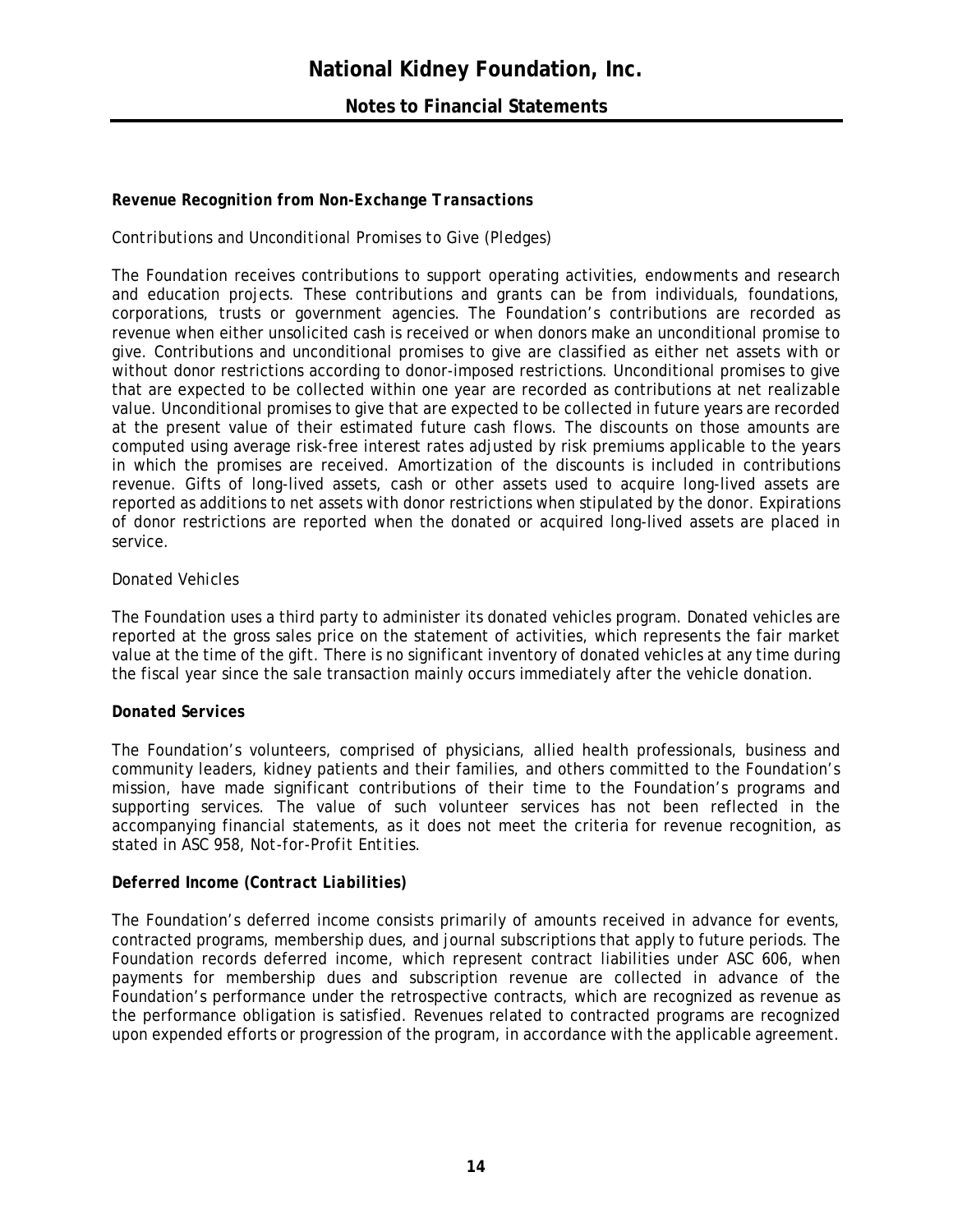#### *Functional Allocation of Expenses*

The majority of expenses can generally be directly identified with the program or supporting services to which they relate and are allocated accordingly. Other expenses have been allocated among program and supporting service classifications primarily on the basis of the employees' time allocations.

#### *Income Taxes*

The Foundation is a not-for-profit voluntary health agency, as described in Section 501(c)(3) of the Internal Revenue Code (the Code). The Foundation is exempt from federal income taxes under Section 501(a) of the Code and has been classified as a publicly supported charitable organization under Section 509(a)(1) of the Code. The Foundation also is exempt from New York State and City income taxes. Contributions to the Foundation are deductible for income tax purposes to the maximum extent allowed under the Code. There was no unrelated business income tax payable for the years ended March 31, 2021 and 2020.

The Foundation has not taken an uncertain tax position that would require provision of a liability under ASC 740, *Income Taxes*. Under ASC 740, an organization must recognize the financial statement effects of a tax position taken for tax return purposes when it is more likely than not that the position will be sustained upon examination by a taxing authority. The Foundation does not believe there are any material uncertain tax positions and, accordingly, it will not recognize the financial statement effects for unrecognized tax positions for the years ended March 31, 2021 and 2020. The Foundation has filed for, and received, income tax exemptions in the jurisdictions where it is required to do so. Additionally, the Foundation has filed IRS Form 990, as required, and all other applicable returns in jurisdictions when it is required.

#### *Beneficial Interest in Perpetual Trust*

Donors have established and funded trusts, which are administered by organizations other than the Foundation. Under the terms of these trusts, the Foundation has the irrevocable right to receive a portion of the income earned on the trust assets either in perpetuity or for the life of the trust. The Foundation does not control the assets held by outside trusts. The value of the beneficial interest is estimated by discounting the estimated future cash flows using a risk-adjusted interest rate.

#### *Endowment Funds*

The Foundation's endowment funds consist of investments that are restricted in perpetuity. The Foundation follows the requirements of the New York Prudent Management of Institutional Funds Act (NYPMIFA) as they relate to its contributions restricted in perpetuity and related net assets, effective upon New York State's enactment of the legislation in September 2010.

The following applies to the endowment fund:

#### *Interpretation of Relevant Law*

The Finance Committee of the Board of Directors of the Foundation has interpreted NYPMIFA as requiring the preservation of the fair value of the original gift as of the gift date of the donorrestricted endowment funds absent explicit donor stipulations to the contrary. As a result of the interpretation, the Foundation classifies as net assets with donor restrictions: (a) the original value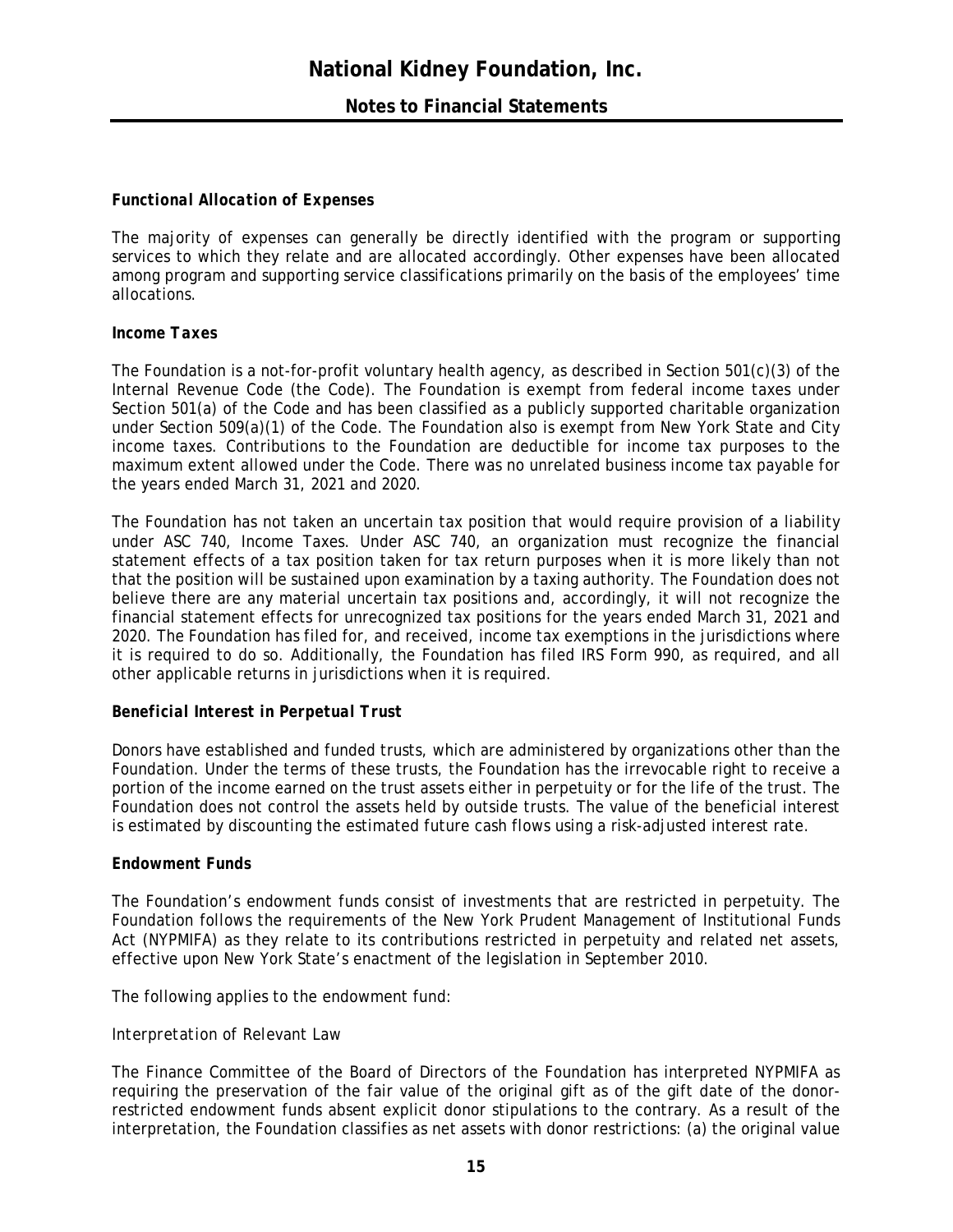## **Notes to Financial Statements**

of the gifts donated to the endowment fund, (b) the original value of subsequent gifts to the endowment fund, and (c) accumulations to the endowment fund made in accordance with the direction of the applicable donor gift instrument at the time the accumulation is added to the fund. Further, when reviewing its donor restricted endowment funds, the Foundation considers a fund to be underwater if the fair value of the fund is less than the sum of (a) the original value of initial and subsequent gift amounts donated to the fund and (b) any accumulations to the fund that are required to be maintained in perpetuity in accordance with the direction of the applicable donor gift instrument. The investment income earned on the accumulations to the endowment fund is classified as net assets with donor restrictions until appropriated, in accordance with the Foundation's spending policy.

#### *Investment and Spending Policies*

The Foundation has adopted investment and spending policies for endowment assets that attempt to provide a stream of returns that would be utilized to fund various programs while seeking to maintain the purchasing power of the endowment assets. Endowment assets include those assets of donor-restricted funds that the Foundation must hold in perpetuity. The Foundation's long-term strategy is to target diversified asset allocation that includes both equity and fixed-income securities.

As of March 31, 2021 and 2020, the Foundation may appropriate endowment investment returns for distribution each year up to 5% of the ending market value of the endowment fund over the previous three years, and considers the following factors in making a determination to appropriate or accumulate donor-restricted endowment funds:

- The duration and preservation of the funds
- Availability of other funding sources
- General economic conditions
- The possible effect of inflation and deflation
- The expected total return from income and the appreciation/depreciation of investments
- Purposes of the donor-restricted endowment fund

#### *Use of Estimates*

The preparation of financial statements in conformity with U.S. GAAP requires management to make estimates and assumptions that affect the reported amounts of assets and liabilities, the disclosure of contingent assets and liabilities at the date of the financial statements, and the reported amounts of revenues and expenses during the reporting period. Actual results could differ from those estimates.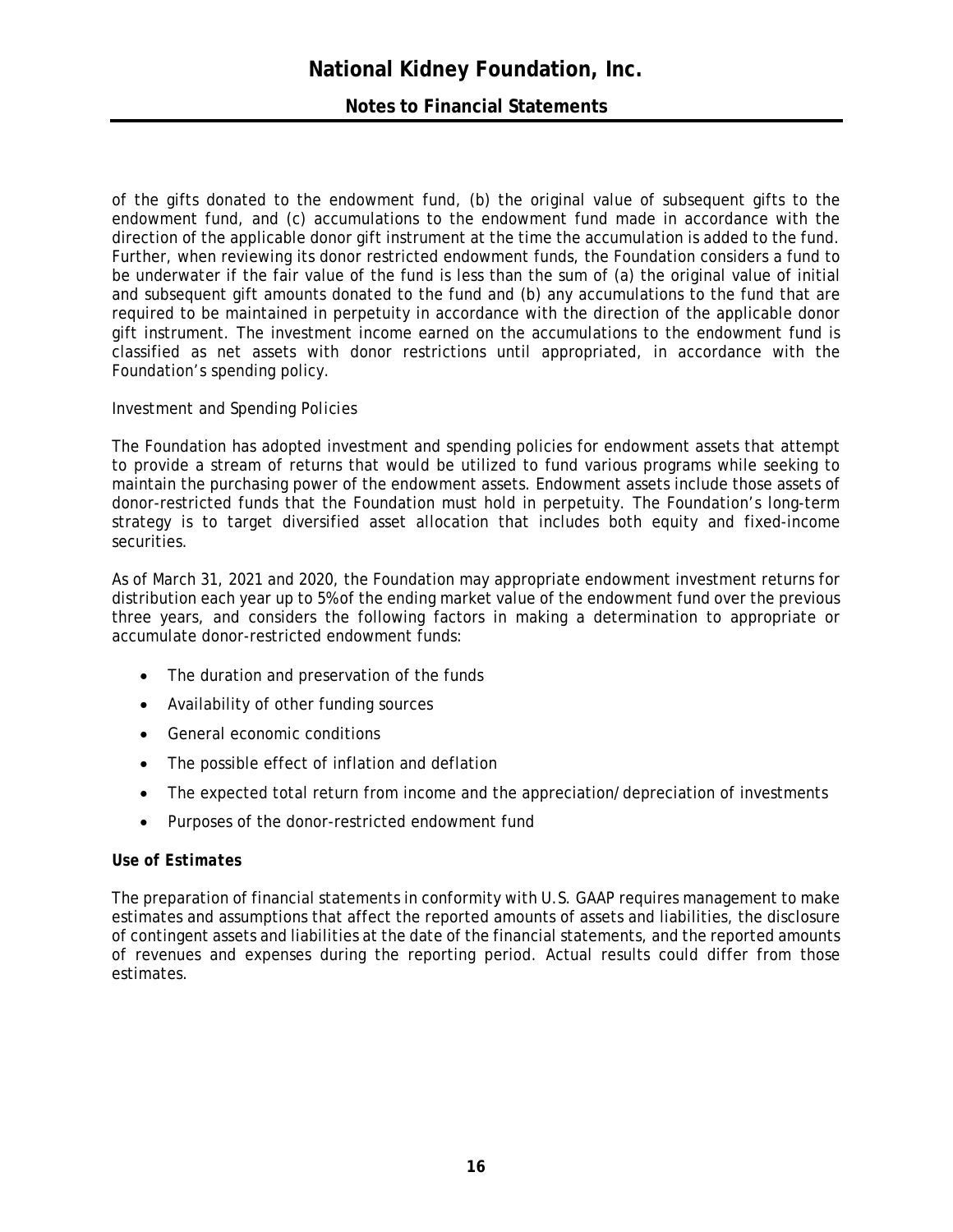#### *Recently Issued but Not Yet Adopted Accounting Pronouncements*

#### *Accounting for Leases (Topic 842)*

In February 2016, the FASB issued ASU 2016-02, *Leases (Topic 842)*, to increase transparency and comparability among organizations by recognizing lease assets and lease liabilities on the balance sheet and disclosing key information about leasing arrangements for lessees and lessors. The new standard applies a right-of-use model that requires, for all leases with a lease term of more than 12 months, an asset representing its right to use the underlying asset for the lease term and a liability to make lease payments to be recorded. The FASB issued ASU 2020-05, which deferred the effective date for the Foundation until annual periods beginning after December 15, 2021, with early adoption permitted. Management is currently evaluating the impact of this ASU on its financial statements.

## **3. Liquidity and Availability of Resources**

The Foundation's financial assets available within one year of the balance sheet date for general expenditure are as follows:

| Year ended March 31,                                                                                                                                                               |    | 2021                                    | 2020                                     |
|------------------------------------------------------------------------------------------------------------------------------------------------------------------------------------|----|-----------------------------------------|------------------------------------------|
| Cash and cash equivalents<br>Investments, at fair value<br>Investments held under split-interest agreements<br>Due from Affiliates, principally share of Affiliate                 | \$ | 14,863,985<br>13, 111, 634<br>135,513   | \$<br>6,243,210<br>10,609,410<br>120,975 |
| contributions<br>Other receivables, net                                                                                                                                            |    | 507,716<br>1,646,521                    | 172,945<br>1,574,262                     |
| <b>Total Current Assets</b>                                                                                                                                                        |    | 30,265,369                              | 18,720,802                               |
| Less:<br>Contractual or donor-imposed restrictions:<br>Donor-imposed restrictions - purpose<br>Investments held in annuity trust<br>Board designations - operating investment fund |    | (4,696,374)<br>(90, 337)<br>(1,500,000) | (2, 312, 301)<br>(77, 161)<br>(713, 058) |
| <b>Total Financial Assets Available to Meet Cash Needs for</b><br><b>General Expenditure Within One Year</b>                                                                       | S  | 23,978,658                              | \$<br>15,618,282                         |

As part of the Foundation's liquidity management, the Foundation has a policy to structure its financial assets to be available as its general expenditures, liabilities, and other obligations come due. In addition, the Foundation invests cash in excess of monthly requirements in short-term investments. To help manage unanticipated liquidity needs, the Foundation has a committed line of credit in the amount of \$5 million, which it could draw upon. As of March 31, 2021 and 2020, there was no outstanding balance on the line of credit.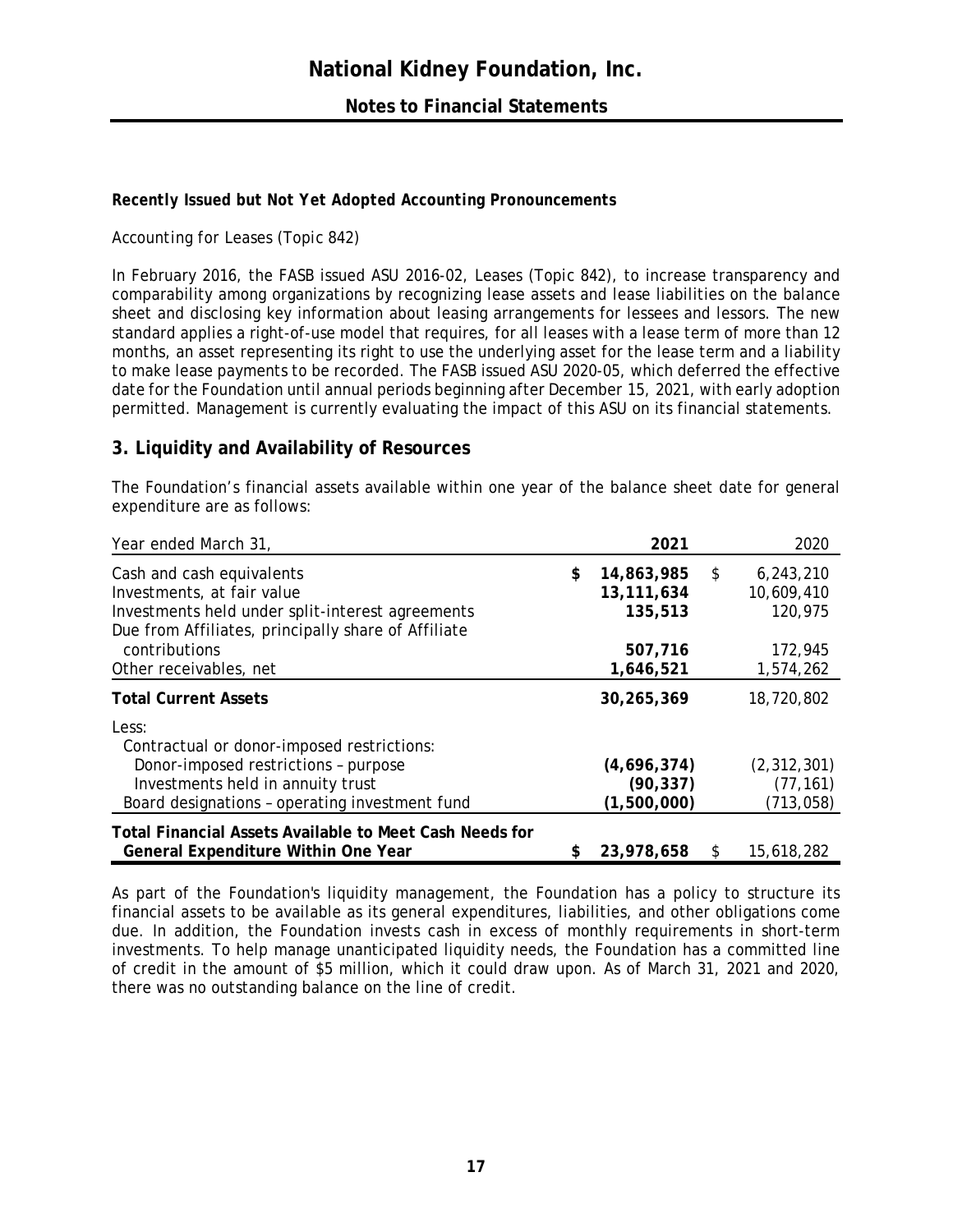### **4. Fair Value Measurements**

The following tables present the financial instruments by caption on the balance sheet, within the ASC 820 valuation hierarchy defined in Note 2 above:

*March 31, 2021*

|                                                                                                                                                                                                                     |                                                       | Assets at Fair Value |         |    |                                            |                                                                                 |  |  |
|---------------------------------------------------------------------------------------------------------------------------------------------------------------------------------------------------------------------|-------------------------------------------------------|----------------------|---------|----|--------------------------------------------|---------------------------------------------------------------------------------|--|--|
|                                                                                                                                                                                                                     | Level 1                                               |                      | Level 2 |    | Level 3                                    | Total                                                                           |  |  |
| Cash and cash equivalents<br>Equity securities<br>Fixed income - bonds<br>Publicly traded mutual funds<br>Private equity - interest in<br>realty holding corporation<br>Beneficial interest in a<br>perpetual trust | 2,132,113<br>S.<br>2,038,603<br>295,610<br>11,420,543 | \$                   |         | \$ | ٠<br>۰<br>٠<br>-<br>1,535,200<br>2,661,273 | 2,132,113<br>\$<br>2,038,603<br>295,610<br>11,420,543<br>1,535,200<br>2,661,273 |  |  |
| <b>Total Investments</b>                                                                                                                                                                                            | \$15,886,869                                          | \$                   |         |    | 4,196,473                                  | \$20,083,342                                                                    |  |  |

#### *March 31, 2020*

|                                                            |                          | Assets at Fair Value |    |                          |                 |
|------------------------------------------------------------|--------------------------|----------------------|----|--------------------------|-----------------|
|                                                            | Level 1                  | Level 2              |    | Level 3                  | Total           |
| Cash and cash equivalents                                  | \$<br>1,936,932          | \$                   | \$ | $\overline{\phantom{a}}$ | \$<br>1,936,932 |
| Equity securities                                          | 1,536,581                |                      |    | ٠                        | 1,536,581       |
| Fixed income - bonds                                       | 252,422                  |                      |    | $\overline{\phantom{a}}$ | 252,422         |
| Publicly traded mutual funds                               | 9,107,524                |                      |    | $\overline{\phantom{a}}$ | 9,107,524       |
| Private equity - interest in<br>realty holding corporation |                          |                      |    | 1,610,000                | 1,610,000       |
| Beneficial interest in a<br>perpetual trust                | $\overline{\phantom{0}}$ |                      |    | 1,954,555                | 1,954,555       |
| <b>Total Investments</b>                                   | 12,833,459               | \$                   | S  | 3.564.555                | 16,398,014      |

Included in the table above are assets held under split-interest agreements in the amount of \$427,536 and \$435,996 as of March 31, 2021 and 2020, respectively.

The Foundation's holdings in equity securities, fixed income bonds, and publicly traded mutual funds consist principally of debt and equity securities carried at their aggregate market value, which is determined by quoted market prices. Each of the above investments can be liquidated daily.

The Foundation invests in various investment securities that are exposed to various risks, such as interest rate, market, and credit risks. Due to the level of risk associated with certain investment securities, it is at least reasonably possible that changes in the values of investment securities will occur in the near term and that such changes could materially affect the amounts reported in the accompanying balance sheet.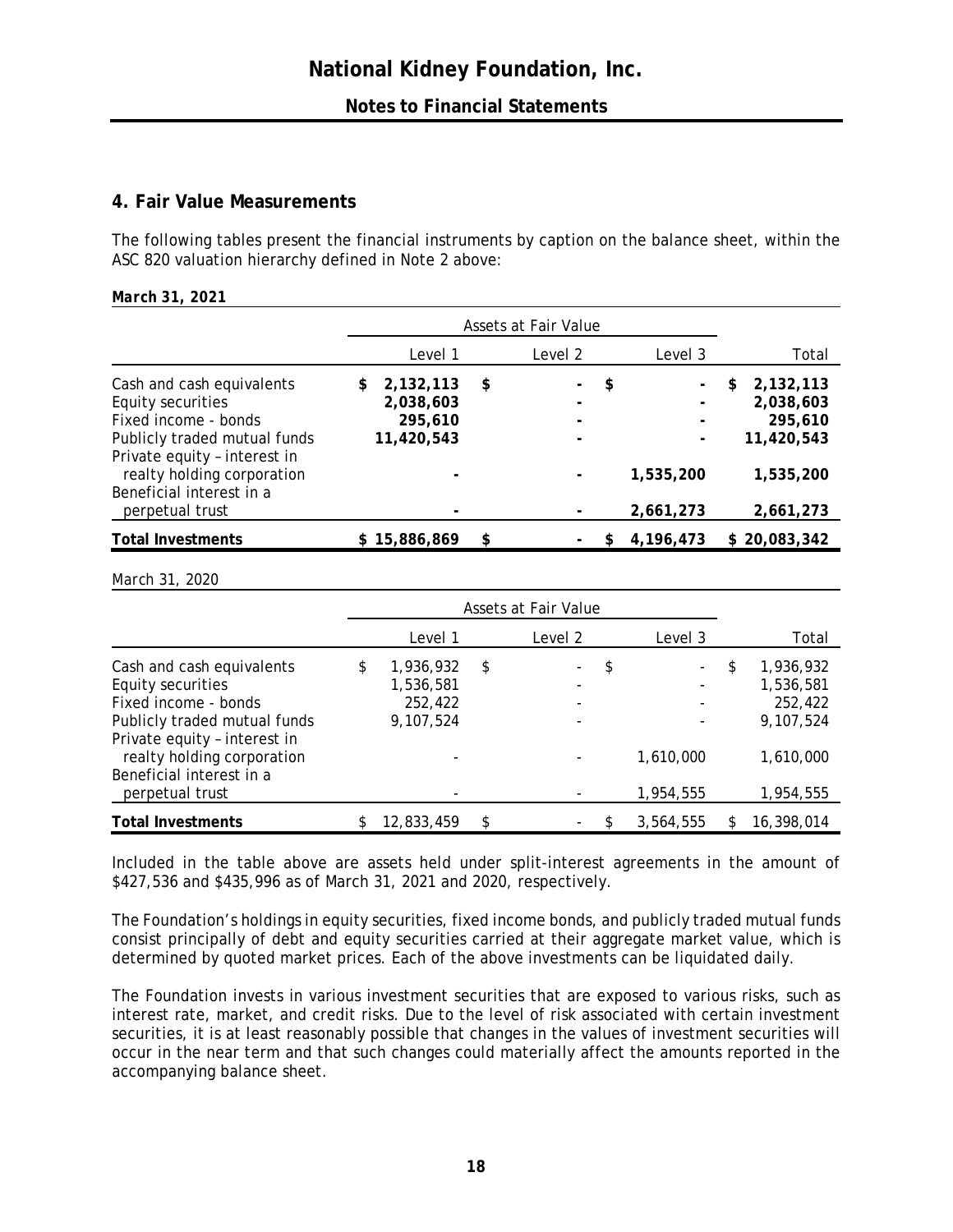#### *Level 3 Assets at Fair Value*

#### *Beneficial Interest in a Perpetual Trust*

The Foundation is a beneficiary of a trust created by a donor, the assets of which are not in the possession or management control of the Foundation. The Foundation has legally enforceable rights and claims to such assets, including the right to income from the trust. Net unrealized gains (loss) related to the beneficial interest are reported as a change in net assets with donor restrictions, restricted in perpetuity, based on explicit donor stipulations.

The Foundation will receive quarterly income distributions for a period of 50 years, which began December 25, 2003, from the trust. The income is reported as part of investment (loss) income, net in the statement of activities. During the years ended March 31, 2021 and 2020, the value of the beneficial interest increased by \$706,718 and decreased by \$228,777, respectively. The Foundation expects to receive 5% of the market value of trust assets each year thereafter until December 25, 2053, at which time the remaining trust will be distributed to the beneficiaries. The quarterly distributions received are to be used at the discretion of the Foundation and, therefore, are recorded as income under net assets without donor restrictions when received.

#### *Private Equity – Interest in a Realty Holding Corporation*

In 2018, the Foundation received a bequest from a trust that included a 20% interest in a realty holding corporation. The investment is accounted for using the fair market value method of accounting. As of March 31, 2021 and 2020, the Foundation's interest in the private company had an estimated value of \$1,919,000 and \$2,110,000, respectively. Due to the coronavirus pandemic (the COVID-19 outbreak) and related economic factors, the Foundation recorded a reserve against its interest in the private company. As of March 31, 2021 and 2020, the Foundation's reserve totaled \$383,800 and \$500,000, respectively.

As of March 31, 2021, the Foundation's financial assets measured at fair value on a recurring basis using significant unobservable inputs (Level 3) represent the fair value of the Foundation's beneficial interest in a perpetual trust (\$2,661,273 and \$1,954,555, respectively) and its interest in the private equity realty holding corporation, net of reserves (\$1,535,200 and \$1,610,000, respectively). There currently is no market in which beneficial interests in trusts or the private equity holding trade; therefore, no observable exit price exists for either investment. The Foundation cannot make any investment decisions regarding the assets held by the trusts or the private equity realty holding corporation.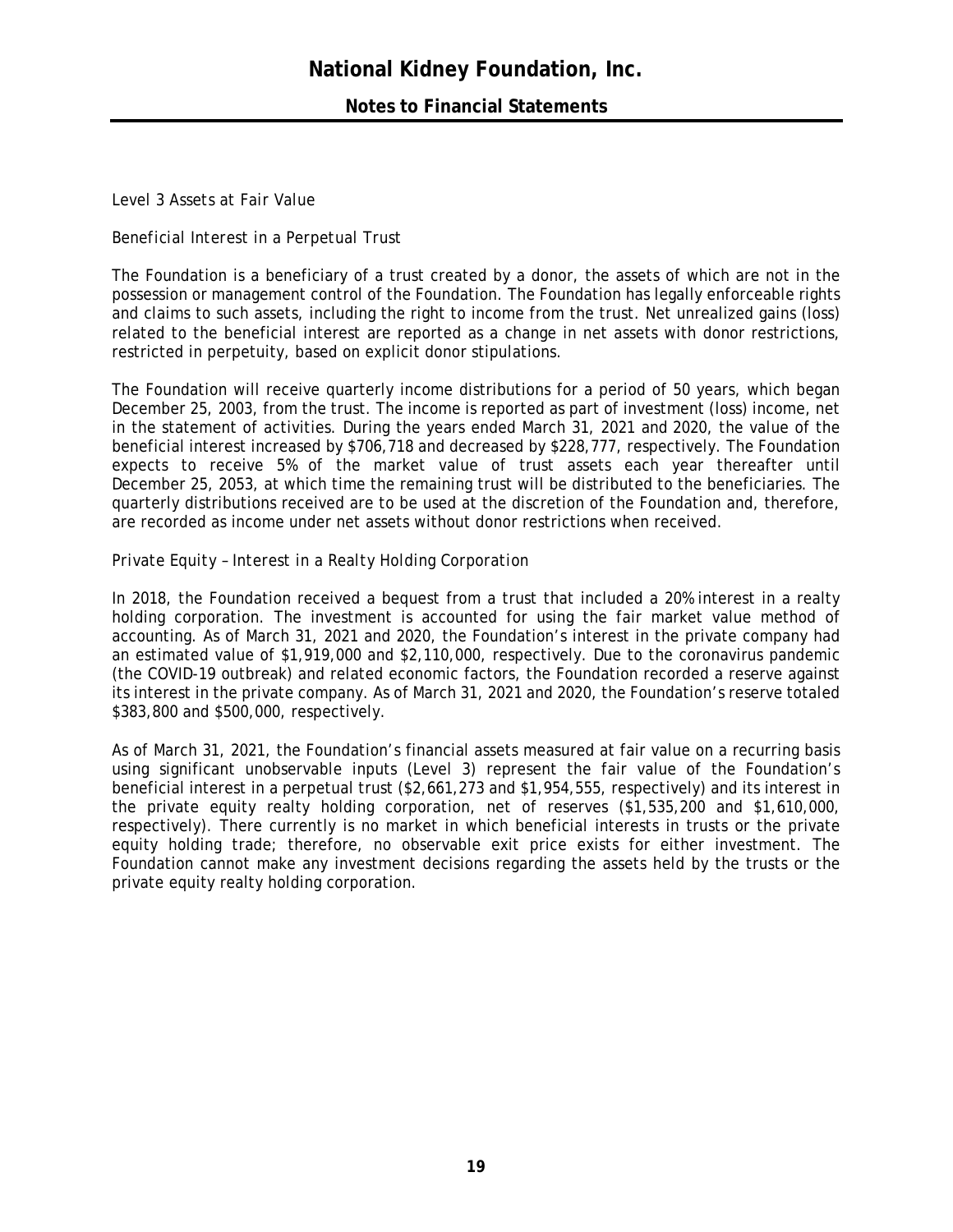The following table represents the reconciliations of the beginning and ending balances of the Foundation's financial assets measured at fair value on a recurring basis using significant unobservable inputs:

| Description                                                                       |    | Balance,<br>April 1, 2020 | Contributions | Releases         |    | Investment<br>Income (Loss) |    | Reserve<br>Adjustment    | Balance,<br>March 31, 2021 |
|-----------------------------------------------------------------------------------|----|---------------------------|---------------|------------------|----|-----------------------------|----|--------------------------|----------------------------|
| Beneficial interest<br>in a perpetual trust<br>Private equity -<br>realty holding | \$ | 1,954,555                 | \$<br>77,713  | \$<br>(77, 713)  | \$ | 706,718                     | \$ | $\overline{\phantom{a}}$ | \$<br>2,661,273            |
| corporation                                                                       |    | 1,610,000                 | 166,000       | (166,000)        |    | (191.000)                   |    | 116,200                  | 1,535,200                  |
|                                                                                   | S. | 3,564,555                 | \$<br>243,713 | \$<br>(243, 713) | \$ | 515,718                     | S  | 116,200                  | \$<br>4,196,473            |
| Description                                                                       |    | Balance,<br>April 1, 2019 | Contributions | Releases         |    | Investment<br>Income (Loss) |    | Reserve<br>Adjustment    | Balance,<br>March 31, 2020 |
| Beneficial interest<br>in a perpetual trust<br>Private equity -<br>realty holding | \$ | 2,183,332                 | \$<br>77,518  | \$<br>(77, 518)  | \$ | (228, 777)                  | \$ | $\sim$                   | \$<br>1,954,555            |
| corporation                                                                       |    | 1,166,738                 | 173,000       | (173,000)        |    | 943,262                     |    | (500,000)                | 1,610,000                  |
|                                                                                   |    | 3,350,070                 | \$<br>250,518 | \$<br>(250,518)  | S. | 714,485                     |    | (500,000)                | 3,564,555                  |

#### As of March 31, 2021 and 2020, there were no unfunded commitments nor transfers between levels.

| Quantitative Information about Level 3 Fair Value Measurements |  |  |  |  |
|----------------------------------------------------------------|--|--|--|--|
|                                                                |  |  |  |  |

|                         | Fair Value at March |                     |                      | Range (Weighted |
|-------------------------|---------------------|---------------------|----------------------|-----------------|
| Description             | 31, 2021            | Valuation Technique | Unobservable Input   | Average) (c)    |
| Private equity - realty | $$1,535,200$ (a)    | Market comparable   | Discount for lack of | 10% - 25% (20%) |
| holding corporation     |                     | companies           | marketability (b)    |                 |

|                         | Fair Value at March |                     |                      | Range (Weighted |
|-------------------------|---------------------|---------------------|----------------------|-----------------|
| Description             | 31, 2020            | Valuation Technique | Unobservable Input   | Average) (c)    |
| Private equity - realty | $$1,610,000$ (a)    | Market comparable   | Discount for lack of | 10% - 25% (20%) |
| holding corporation     |                     | companies           | marketability (b)    |                 |

(a) The fair value of the private equity – realty holding corporation is net of management's reserve of \$383,200 and \$500,000, as of March 31, 2021 and 2020, respectively.

(b) Represents amounts used when the reporting entity has determined that market participants would take into account these premiums and discounts when pricing the investments.

(c) Unobservable inputs were weighted by the relative fair value of the instruments.

#### **5. Other Receivables**

Other receivables are as follows:

| March 31,                                                                                                                                     | 2021                | 2020                          |
|-----------------------------------------------------------------------------------------------------------------------------------------------|---------------------|-------------------------------|
| Pledges receivable, net<br>Beneficial interest in charitable remainder trusts and estates<br>Contractual grants and miscellaneous receivables | 14.992<br>1,636,521 | 21,463<br>57.466<br>1,505,347 |
|                                                                                                                                               | 1,651,513           | 1,584,276                     |

Included in other receivables are pledges receivable, which represent unconditional promises to give. Pledges receivable are reported at their net present value calculated using a discount rate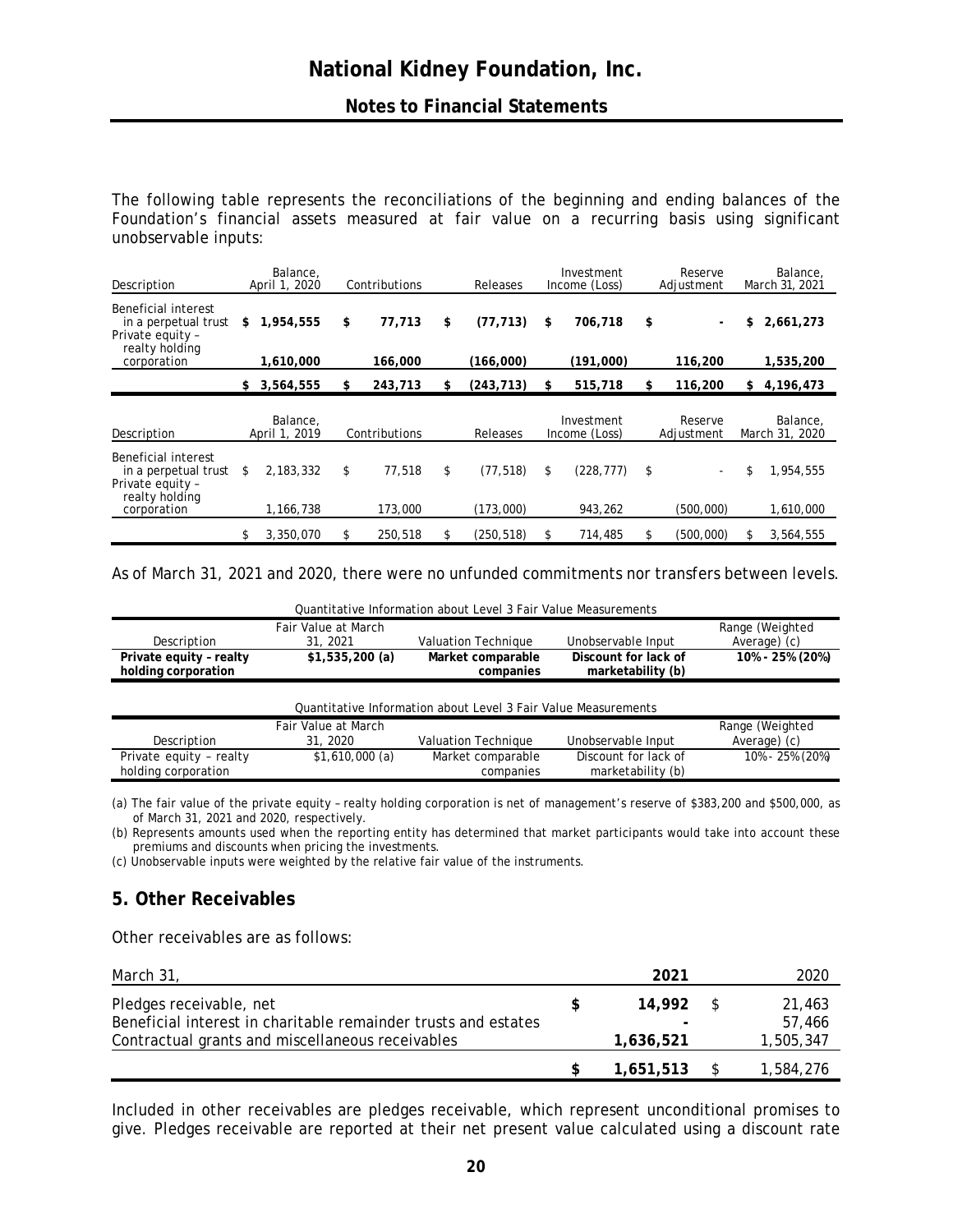equal to the risk-free interest rate, which is the U.S. Treasury note interest rate in effect at the time the pledges are made and equal in duration to the length of time that the pledge is expected to be paid over.

The following represents future payments due:

| March 31,                            | 2021            | 2020             |
|--------------------------------------|-----------------|------------------|
| Within one year<br>Two to five years | 10,000<br>5,000 | 11,449<br>10,040 |
| Discount to present value            | (8)             | (26)             |
|                                      | 14,992          | 21,463           |

The discount rates used to calculate present value varied from 0.16% to 0.23% and 1.4% to 2.21% for the years ended March 31, 2021 and 2020, respectively.

## **6. Fixed Assets**

Fixed assets, net, consisted of the following:

| March 31,                                       | 2021               | 2020               |
|-------------------------------------------------|--------------------|--------------------|
| Property, furniture and equipment               | \$<br>2,562,198    | \$<br>2,603,083    |
| Leasehold improvements<br>Capitalized software  | 808,416<br>374,588 | 806,541<br>374,588 |
|                                                 | 3,745,202          | 3,784,212          |
| Less: accumulated depreciation and amortization | (3, 164, 612)      | (3, 140, 169)      |
|                                                 | \$<br>580,590      | \$<br>644,043      |

Depreciation and amortization expense for the years ended March 31, 2021 and 2020 was \$127,201 and \$128,392, respectively.

#### **7. Split-Interest Agreements**

The Foundation receives contributions under charitable gift annuities. The Foundation has segregated these assets as separate and distinct funds, independent from other funds and not to be applied to payment of the debts and obligations of the Foundation or any other purpose other than annuity benefits specified in the agreements. In addition, this portfolio of assets meets all requirements concerning permissible investments and mandated reserves, as required by law. The Foundation agrees to pay a stated return annually to the beneficiaries as long as they live, after which time the remaining assets are available for unrestricted use by the Foundation.

As of March 31, 2021 and 2020, the total assets held under split-interest agreements were \$427,536 and \$435,996, respectively, at fair value. The actuarial present value, which approximates fair value, of the Foundation's payable to beneficiaries was \$337,199 and \$358,835 as of March 31, 2021 and 2020, respectively, and was calculated using interest rates ranging from 1.2% to 7.4%.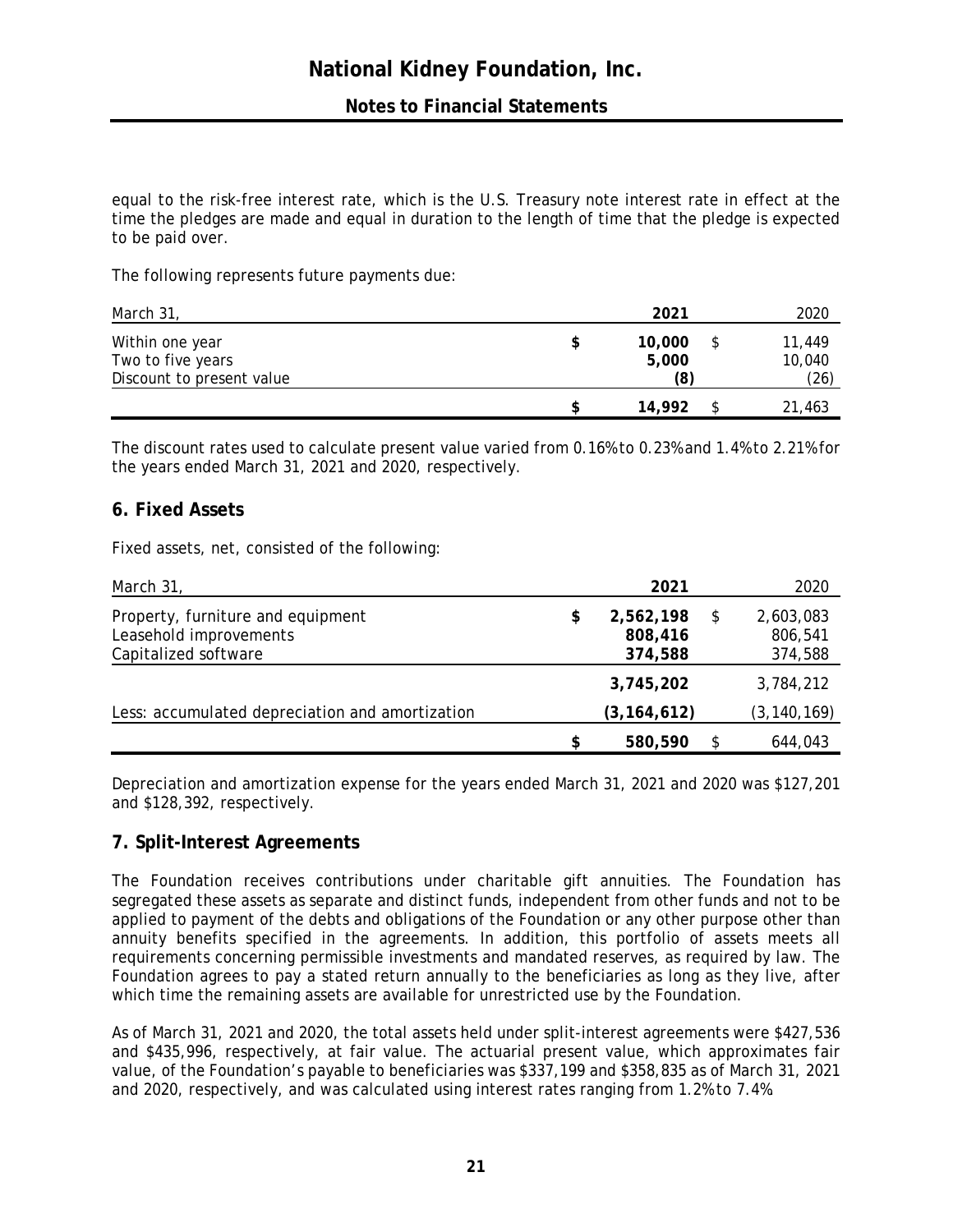## **8. Deferred Income**

Deferred income is as follows:

| March 31,                                                                          | 2021                            | 2020                            |
|------------------------------------------------------------------------------------|---------------------------------|---------------------------------|
| Foundation programs and projects<br>Membership and subscriptions<br>Special events | 6,263,273<br>676,882<br>883,378 | 6.748.469<br>562,341<br>737,251 |
|                                                                                    | 7,823,533                       | 8,048,061                       |

## **9. Line of Credit**

The Foundation has a line of credit with a financial institution of up to \$5,000,000. For the fiscal years ended March 31, 2021 and 2020, interest was charged monthly on the outstanding balance at the one-month London Interbank Offered Rate plus an interest spread of 1.25% per annum. The line of credit is secured by the Foundation's investments. As of March 31, 2021 and 2020, the Foundation did not have an outstanding balance. The line of credit matures on October 31, 2021, at which time any outstanding principal and interest amounts are due and payable.

## **10. Loan Payable – Paycheck Protection Program**

The Coronavirus Aid, Relief, and Economic Security Act (the CARES Act) appropriated funds for the Small Business Administration (SBA) Paycheck Protection Program (PPP) loans that are forgivable in certain situations to promote continued employment, as well as Economic Injury Disaster Loans to provide liquidity to small businesses harmed by COVID-19. In April 2020, the Foundation applied for and secured a PPP loan of approximately \$3.6 million. The Foundation has reported the PPP Loan as a liability on its balance sheet as of March 31, 2021. Management has assessed and concluded that the funds were used in accordance with the SBA stipulations and are eligible for receiving full forgiveness from the SBA (see Note 18 for related subsequent event updated disclosures).

## **11. Retirement/Savings Plans**

## *403(b) Plan*

The Foundation has a contributory retirement/savings plan that covers substantially all full-time employees who meet certain age and service requirements. Under the terms of the plan, contributions are made under Section 403(b) of the Code and are invested, at the discretion of the plan participant, in one or more of the investment vehicles available under the plan. Pension expense for the years ended March 31, 2021 and 2020 totaled \$585,954 and \$466,745, respectively.

## *457(f) Plan*

The Foundation has a Section 457(f) Senior Staff Flexible Benefit Plan (the Plan) that provides senior management employees with a benefit allowance contributed by the Foundation, which can be used for various benefit options, including a capital accumulation account. At March 31, 2021, the Plan was fully funded, and the Foundation did not incur any benefit expense for the current fiscal year. As of March 31, 2021 and 2020, the fully funded liability related to the Plan totaled \$185,253 and \$129,502 at March 31, 2021 and 2020, respectively, and is included in accrued compensation in the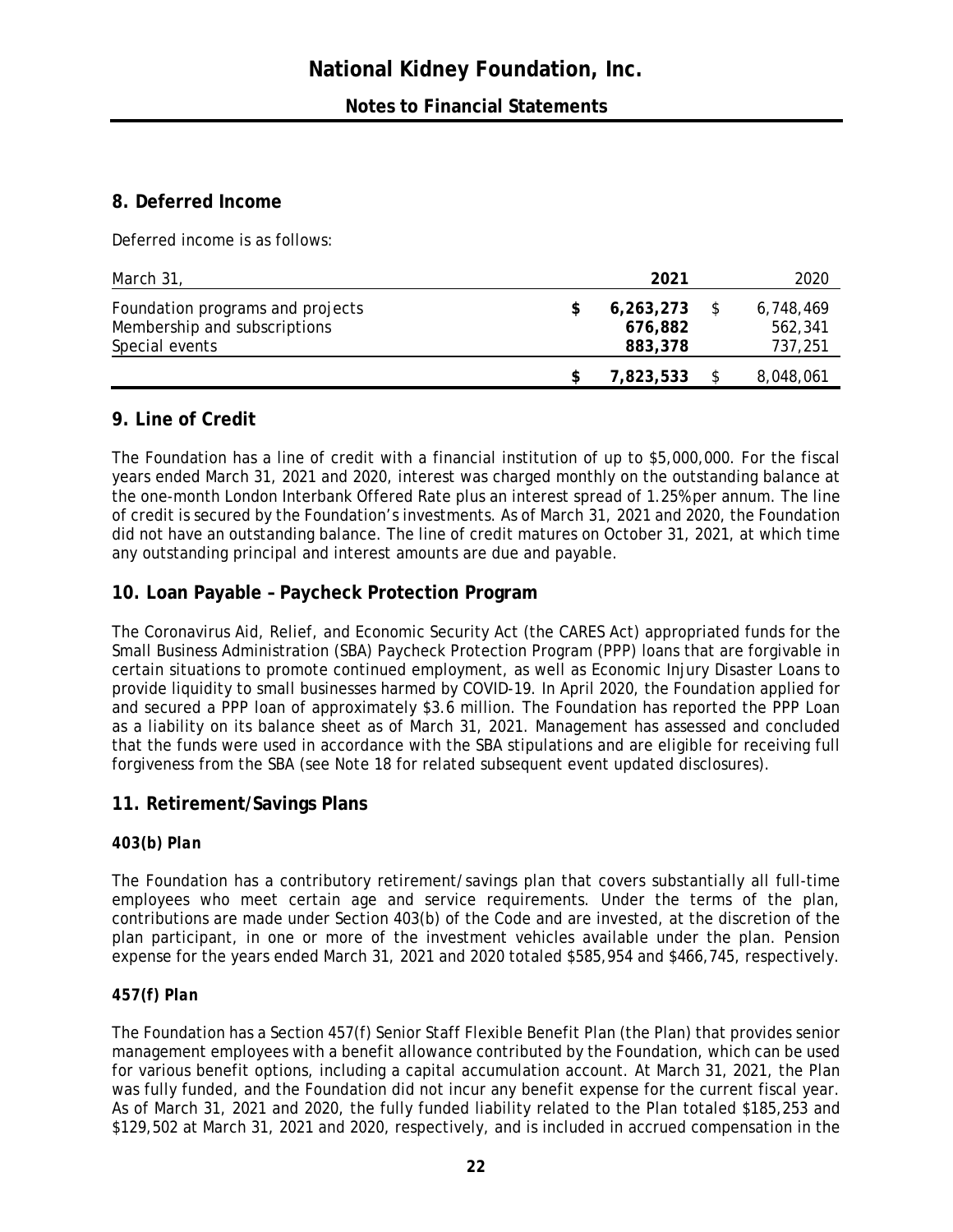accompanying balance sheet. This liability is fully funded by investments held in the Foundation's portfolio.

## **12. Commitments**

#### *Operating Leases*

The Foundation occupies premises under non-cancelable operating leases with expiration dates that range between fiscal years 2020 through 2031. Under the terms of these operating leases, rental payments increase annually. However, for financial statement purposes, rent expense is recorded on the straight-line basis over the term of the lease. The difference between rental payments made under the lease and rent expense calculated on the straight-line basis is recorded as deferred rent.

Rent expense was \$2,260,490 and \$2,363,312 for the years ended March 31, 2021 and 2020, respectively.

Future minimum lease payments are as follows:

*Year ending March 31,* 

| 2022       | \$<br>1,866,630  |
|------------|------------------|
| 2023       | 1,522,611        |
| 2024       | 1,467,132        |
| 2025       | 1,468,122        |
| 2026       | 1,508,589        |
| Thereafter | 7,428,604        |
|            | \$<br>15,261,688 |
|            |                  |

#### *Awards and Grants*

As of March 31, 2021, the Foundation has entered into conditional multi-year research grant commitments. The Foundation recognizes as expense the portion of the research grant award that becomes unconditional during the fiscal period. The Foundation has expensed research grants of \$660,748 and \$1,089,336 during the years ended March 31, 2021 and 2020, respectively.

#### **13. Net Assets Without Donor Restrictions**

Net assets without donor restrictions are available as follows:

| March 31,                                                         | 2021                    | 2020                 |
|-------------------------------------------------------------------|-------------------------|----------------------|
| Designated by the Board for operating investments<br>Undesignated | 1,500,000<br>11,119,965 | 713,058<br>5,586,847 |
|                                                                   | 12,619,965              | 6,299,905            |

The Foundation has designated a portion of its without donor restriction resources to be invested for long-term appreciation and current income but remain available and may be spent at the discretion of the Board.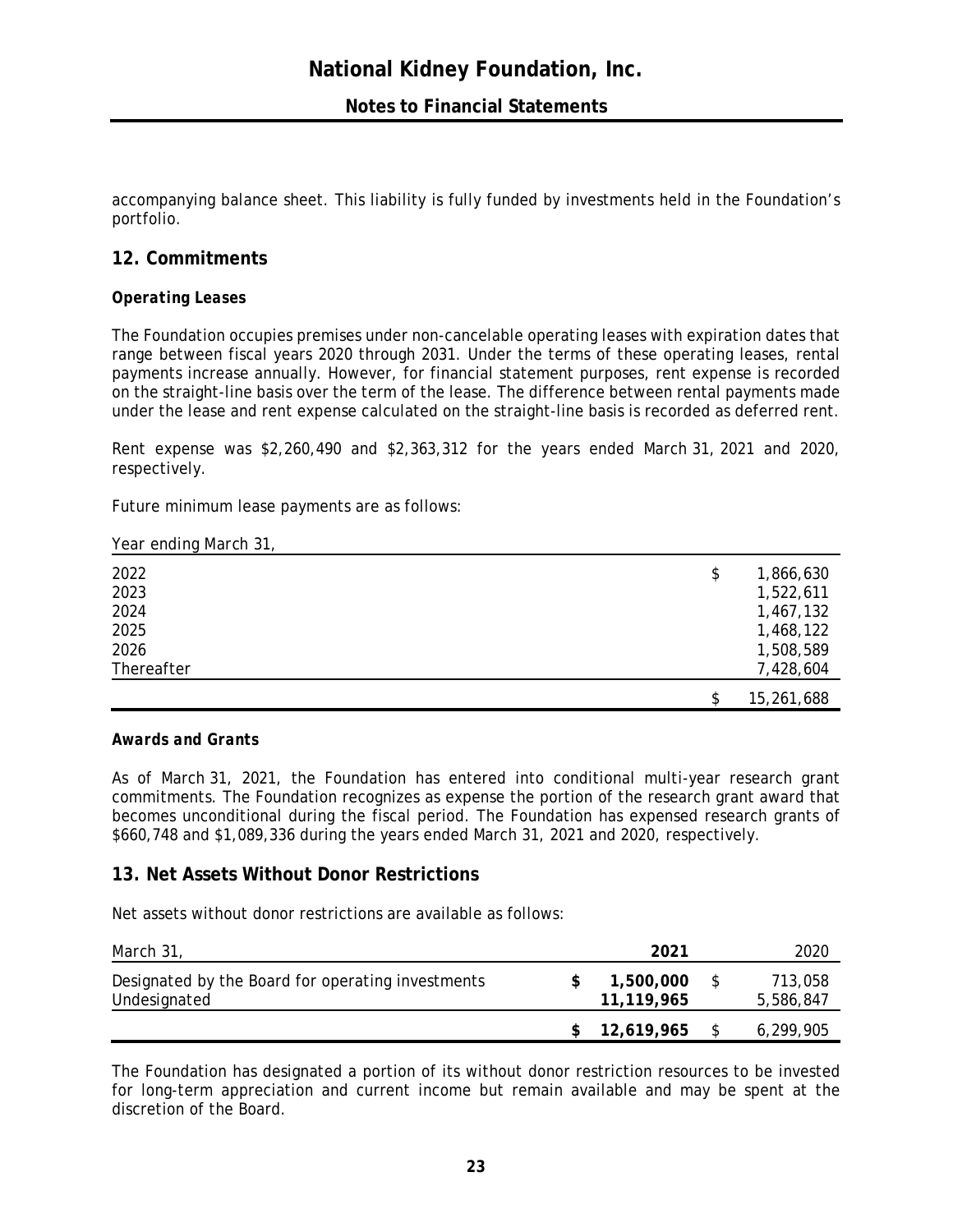## **Notes to Financial Statements**

## **14. Net Assets with Donor Restrictions**

Net assets with donor restrictions are restricted for the following purposes, as follows:

| March 31,                                                                                                                                                                                                  | 2021                                                                     | 2020                                                                                   |
|------------------------------------------------------------------------------------------------------------------------------------------------------------------------------------------------------------|--------------------------------------------------------------------------|----------------------------------------------------------------------------------------|
| Restricted for a specific purpose:<br>Young investigators and clinical scientists research<br>Other research<br>Other programs                                                                             | \$<br>3,619,334<br>592,604<br>1,211,843                                  | \$<br>1,497,188<br>565,226<br>670,087                                                  |
| <b>Total Restricted for a Specific Purpose</b>                                                                                                                                                             | 5,423,781                                                                | 2,732,501                                                                              |
| Restricted in perpetuity:<br>Enuresis research<br>Other research<br>Patient services<br>Community services<br>Professional education<br>Public education<br>Undesignated programs<br>Underwater endowments | 174,237<br>800,724<br>139,692<br>90,680<br>11,929<br>97,872<br>2,658,835 | 174,237<br>800,723<br>139,692<br>90,680<br>11,929<br>97,872<br>2,658,837<br>(270, 611) |
| <b>Total Restricted in Perpetuity</b>                                                                                                                                                                      | 3,973,969                                                                | 3,703,359                                                                              |
|                                                                                                                                                                                                            | \$<br>9,397,750                                                          | \$<br>6,435,860                                                                        |

Net assets with donor restrictions were released from donor restrictions by incurring expenses satisfying the restricted purpose, as follows:

| Year ended March 31,                                                                     | 2021                         |   | 2020                          |
|------------------------------------------------------------------------------------------|------------------------------|---|-------------------------------|
| Young investigators and clinical scientists research<br>Other research<br>Other programs | 140,000<br>96,523<br>345.055 | S | 131,000<br>255,906<br>576,143 |
|                                                                                          | 581,578                      |   | 963,049                       |

## **15. Endowments**

The following table represents the fair value of the endowment investment composition by type of fund:

| March 31,                    | 2021      | 2020      |
|------------------------------|-----------|-----------|
| Cash and cash equivalents    | 178,113   | 215,210   |
| Equity securities            | 2,753,737 | 2,268,143 |
| Fixed income - bonds         | 629,240   | 781,019   |
| Publicly traded mutual funds | 412,879   | 438,987   |
|                              | 3,973,969 | 3,703,359 |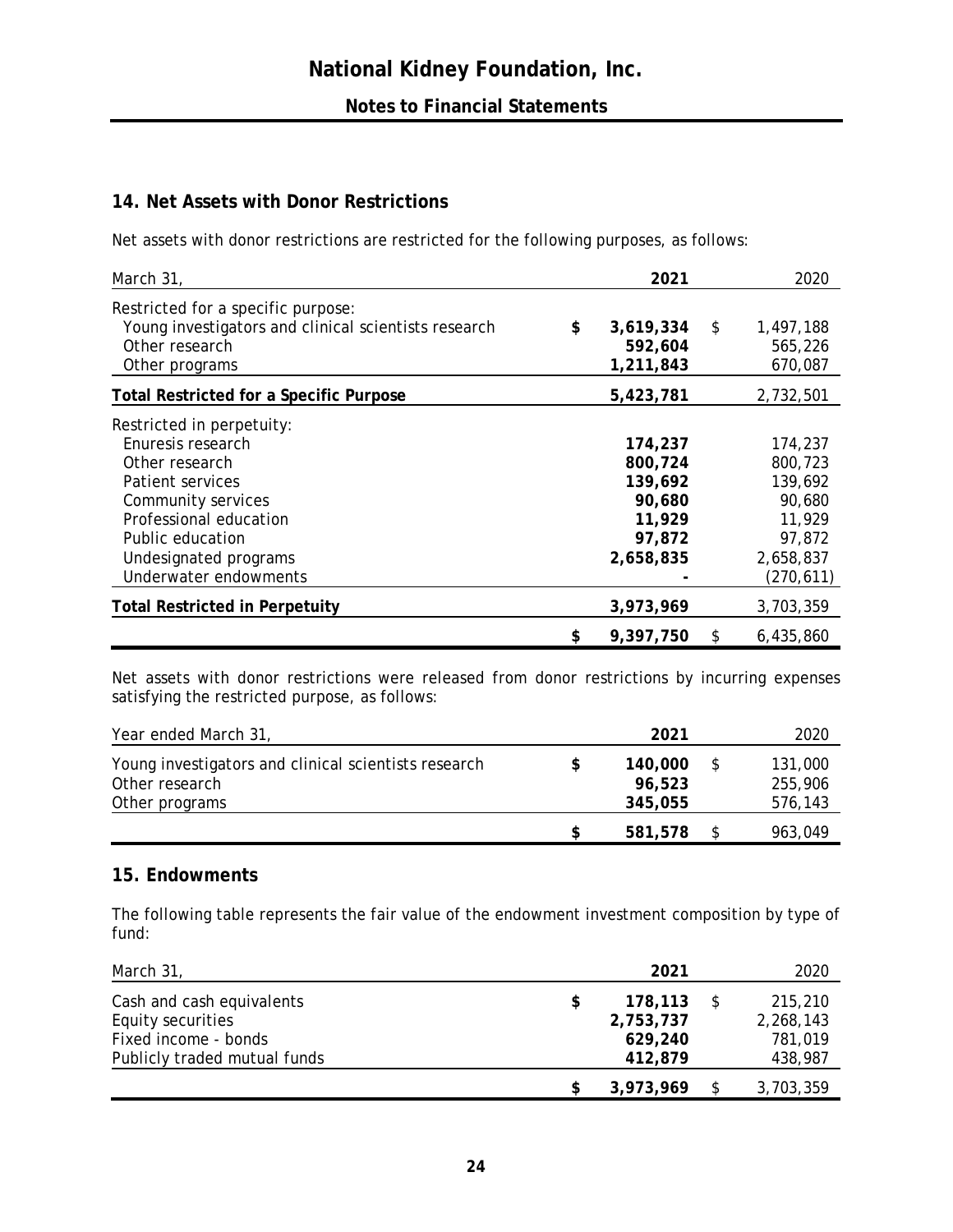## **Notes to Financial Statements**

As of March 31, 2021 and 2020, the original donor-restricted endowment gift amount and amounts required to be retained by donors totaled \$3,973,969.

#### *Underwater Endowment Funds*

From time to time, the fair value of assets associated with individual donor-restricted endowment funds may fall below the level that the donor or NYPMIFA requires the Foundation to retain as a fund of perpetual duration. Deficiencies of this nature existed on March 31, 2020 in one donorrestricted endowment fund, which had an original gift value of \$2,225,166, and fair value of \$1,954,555. The underwater loss for the year ended March 31, 2020, totaled \$228,777 and the accumulated underwater loss totaled \$270,610. On March 31, 2021 there was no deficiency and the value of the same donor-restricted fund was \$2,661,273. These increases and deficiencies resulted from market fluctuations that occurred for the years ended March 31, 2021 and 2020.

Changes in endowment net assets consisted of the following:

#### *Year ended March 31, 2021*

|                                                                                                       |   | Restricted for a<br>Specific Purpose |  | Restricted in<br>Perpetuity |  | Total                  |
|-------------------------------------------------------------------------------------------------------|---|--------------------------------------|--|-----------------------------|--|------------------------|
| Endowment Net Assets, beginning of year<br>Investment income<br>Appropriation of endowment assets for | S | 54,795<br>1,172,599                  |  | 3,703,359<br>270,610        |  | 3,758,154<br>1,443,209 |
| expenditure                                                                                           |   | (123, 197)                           |  | $\overline{\phantom{0}}$    |  | (123, 197)             |
| Endowment Net Assets, end of year                                                                     |   | $1,104,197*$                         |  | 3,973,969                   |  | 5,078,166              |

\* Balance represents investment income earned on net assets restricted in perpetuity that have yet to be appropriated for expenditure at their respective year-ends.

*Year ended March 31, 2020*

|                                                                               | Restricted for a<br>Specific Purpose | Restricted in<br>Perpetuity | Total                                 |
|-------------------------------------------------------------------------------|--------------------------------------|-----------------------------|---------------------------------------|
| Endowment Net Assets, beginning of year<br>Investment loss<br>Underwater loss | 294,150<br>(239, 355)                | 3,932,136<br>(228, 777)     | 4,226,286<br>(239, 355)<br>(228, 777) |
| Endowment Net Assets, end of year                                             | 54,795*                              | 3,703,359                   | 3,758,154                             |

\* Balance represents investment income earned on net assets restricted in perpetuity that have yet to be appropriated for expenditure at their respective year-ends.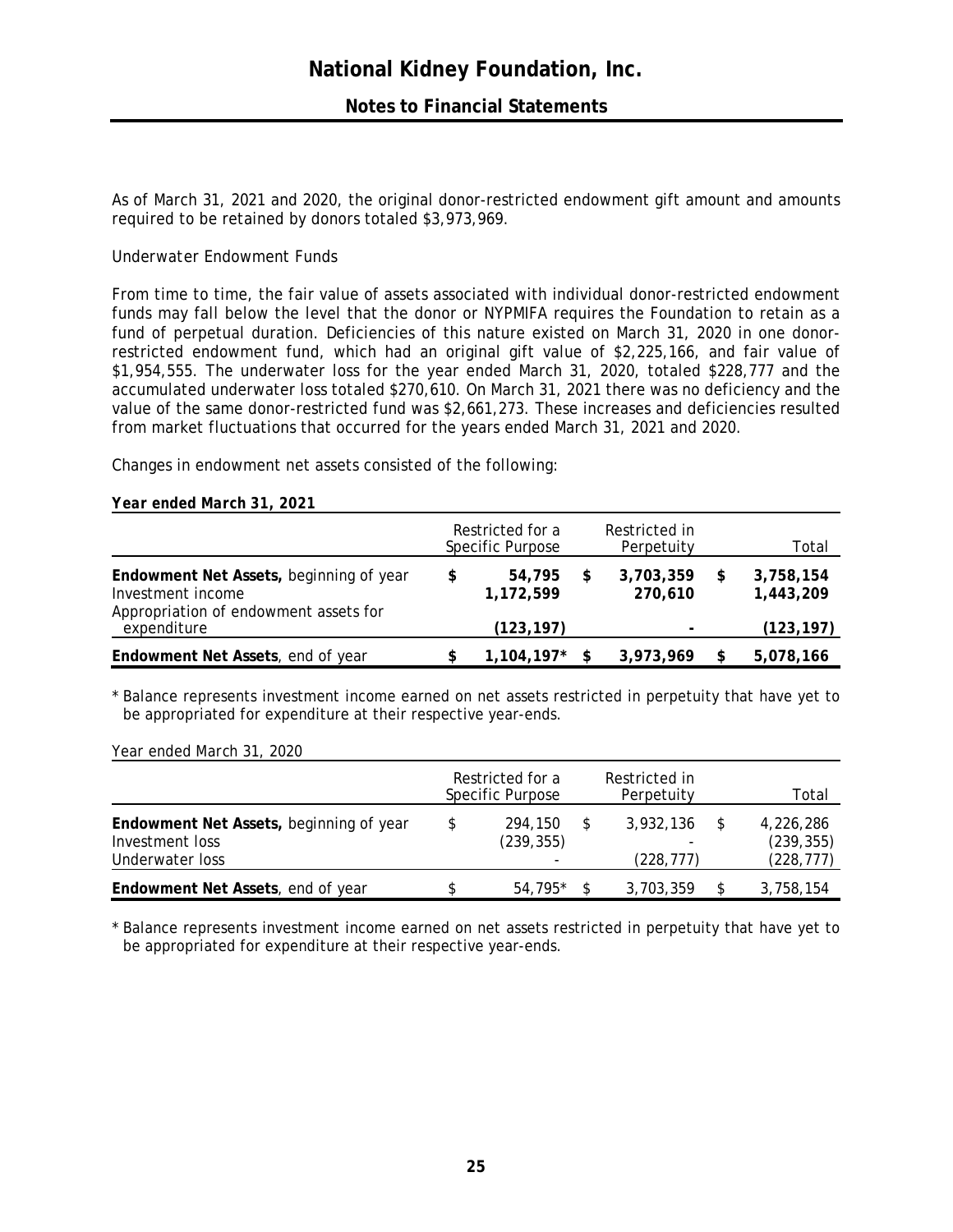## **16. Related-Party Transactions**

During the years ended March 31, 2021 and 2020, the Foundation had an arm's length transaction with a board member. The board member is a president of a marketing agency that has been engaged to work on the Foundation's Kidney Risk Campaign, known as the "Are you the 33%" awareness campaign (Campaign). The marketing agency assisted the Foundation with the creative aspects of the Campaign, as well as the engagement and distribution channels for the Campaign.

During the years ended March 31, 2021 and 2020, the amounts paid to the marketing agency for the various deliverables of the Campaign approximated \$386,025 and \$685,000, respectively. This amount includes both compensation for the marketing agency, as well as passthrough costs for the engagement and distribution aspects of the Campaign. There were no unpaid invoices due to the marketing agency as of March 31, 2021.

## **17. Risk and Uncertainties**

#### *Investments Risk*

In the normal course of business, the Foundation enters into transactions in various financial instruments with off-balance sheet risk. Market risk represents the potential loss that can be caused by a change in the fair value of the financial instrument. Liquidity risk represents the possibility that the Foundation may not be able to rapidly adjust the size of its positions in times of high volatility and financial stress at a reasonable price. The Foundation is subject to credit risk if the investment managers are unable to repay balances due or deliver securities in their custody. Due to the level of risk associated with certain investments and the level of uncertainty related to the changes in fair value of these investments, it is at least reasonably possible that changes in market conditions in the near term could materially affect the value of investments reported in the financial statements.

#### *COVID-19 Outbreak*

On January 30, 2020, the World Health Organization (WHO) announced a global health emergency because of a new strain of coronavirus and the risks to the international community as the virus spreads globally. In March 2020, the WHO classified the COVID-19 outbreak as a pandemic, based on the rapid increase in exposure globally.

Although the Centers for Disease Control (CDC) and most states have lifted most of the restrictions put in place to contain COVID-19 as of the report date, the full impact of the COVID-19 outbreak continues to evolve as of the date of this report. As such, it is uncertain as to the full magnitude of the impact that the pandemic will have on the Foundation's future financial condition, liquidity, and results of operations. Management is actively monitoring the impact of the situation on its financial condition, liquidity, operations, suppliers, industry, and workforce. Given the evolution of new variants with the COVID-19 outbreak and the global responses to curb its spread, the Foundation is not able to accurately estimate the effects of the COVID-19 outbreak on its results of operations, financial condition, or liquidity for fiscal year 2022. The Foundation's operations are heavily dependent on private and public donations from individuals, foundations, and corporations for all its events around the United States. Apart from the Golf program and some of its other special events and programs that already began in-person activities, the Foundation is projecting that inperson Walks can safely resume in January 2022.